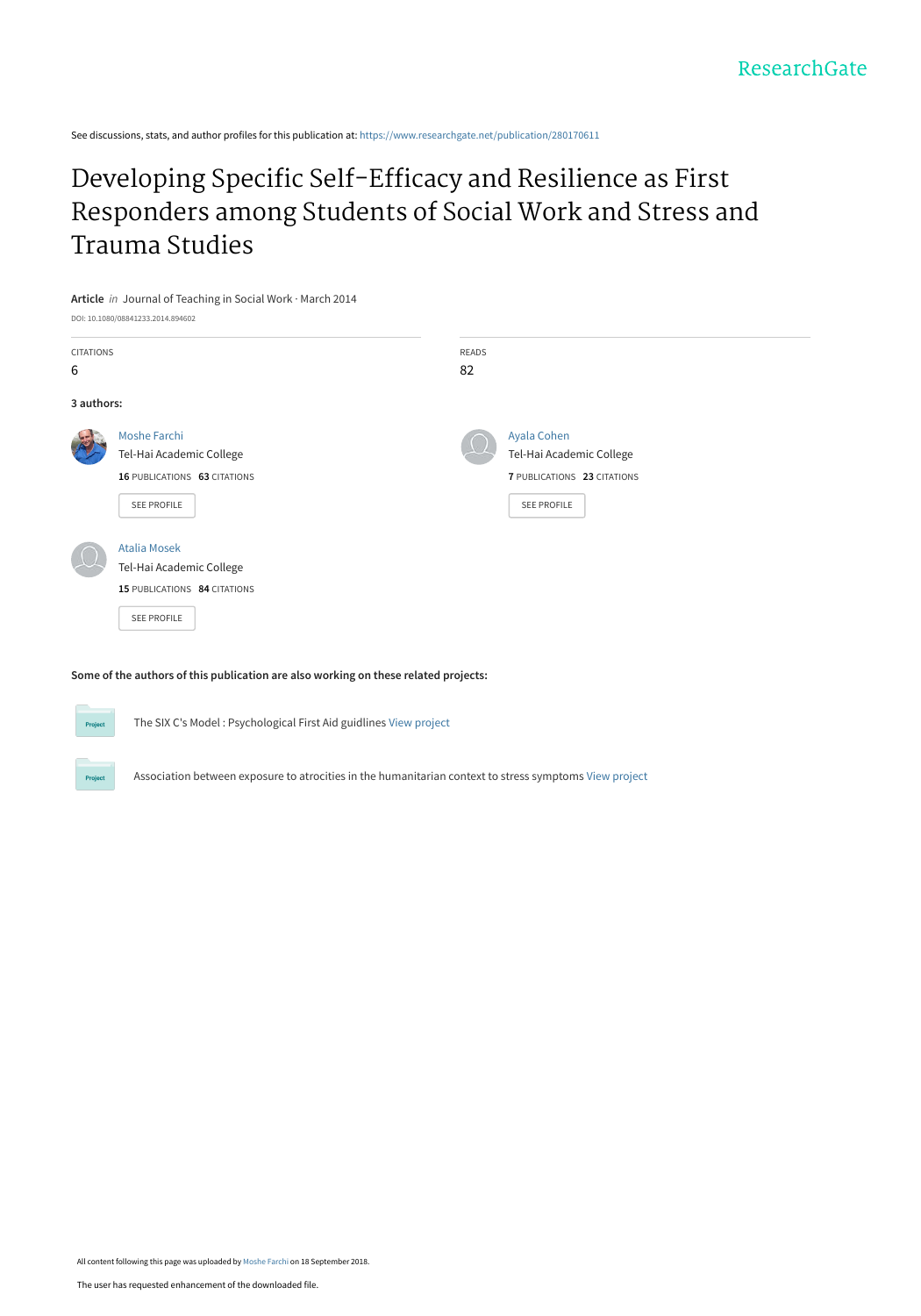This article was downloaded by: [Tel Hai Academic College] On: 06 May 2014, At: 09:56 Publisher: Routledge Informa Ltd Registered in England and Wales Registered Number: 1072954 Registered office: Mortimer House, 37-41 Mortimer Street, London W1T 3JH, UK



# **Journal of Teaching in Social Work**

Publication details, including instructions for authors and subscription information: <http://www.tandfonline.com/loi/wtsw20>

# **Developing Specific Self-Efficacy and Resilience as First Responders among Students of Social Work and Stress and Trauma Studies**

Moshe Farchi<sup>a</sup>, Ayala Cohen<sup>b</sup> & Atalia Mosek<sup>c</sup>

<sup>a</sup> Stress and Trauma Program, Department of Social Work, Tel Hai College, Kiryat Shmona, Israel

<sup>b</sup> Community Practice Program, Department of Social Work, Tel Hai College, Kiryat Shmona, Israel

<sup>c</sup> MSW Program, Department of Social Work, Tel Hai College, Kiryat Shmona, Israel

Published online: 02 May 2014.

**To cite this article:** Moshe Farchi, Ayala Cohen & Atalia Mosek (2014) Developing Specific Self-Efficacy and Resilience as First Responders among Students of Social Work and Stress and Trauma Studies, Journal of Teaching in Social Work, 34:2, 129-146, DOI: [10.1080/08841233.2014.894602](http://www.tandfonline.com/action/showCitFormats?doi=10.1080/08841233.2014.894602)

**To link to this article:** <http://dx.doi.org/10.1080/08841233.2014.894602>

## PLEASE SCROLL DOWN FOR ARTICLE

Taylor & Francis makes every effort to ensure the accuracy of all the information (the "Content") contained in the publications on our platform. However, Taylor & Francis, our agents, and our licensors make no representations or warranties whatsoever as to the accuracy, completeness, or suitability for any purpose of the Content. Any opinions and views expressed in this publication are the opinions and views of the authors, and are not the views of or endorsed by Taylor & Francis. The accuracy of the Content should not be relied upon and should be independently verified with primary sources of information. Taylor and Francis shall not be liable for any losses, actions, claims, proceedings, demands, costs, expenses, damages, and other liabilities whatsoever or howsoever caused arising directly or indirectly in connection with, in relation to or arising out of the use of the Content.

This article may be used for research, teaching, and private study purposes. Any substantial or systematic reproduction, redistribution, reselling, loan, sub-licensing, systematic supply, or distribution in any form to anyone is expressly forbidden. Terms &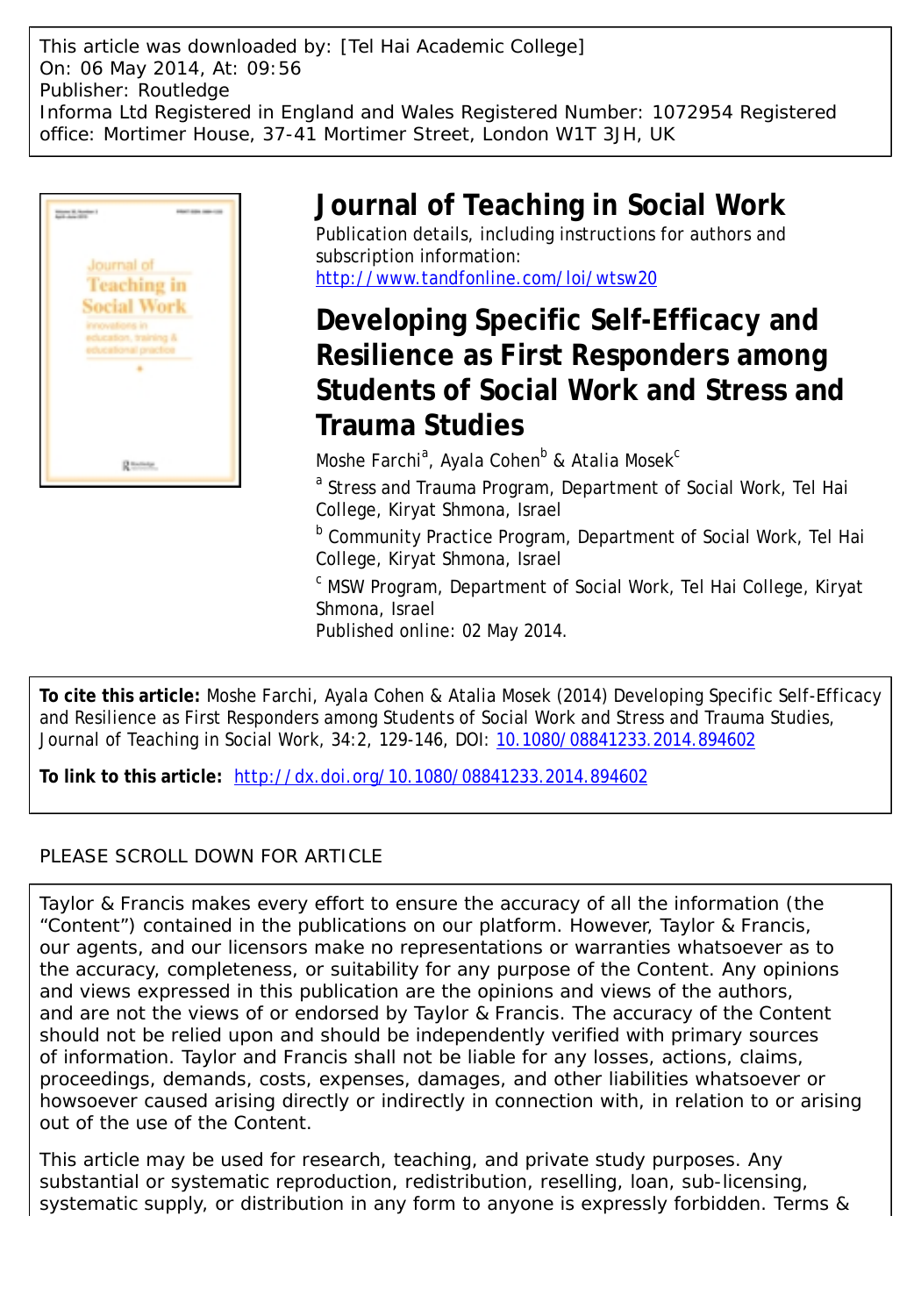Conditions of access and use can be found at [http://www.tandfonline.com/page/terms](http://www.tandfonline.com/page/terms-and-conditions)[and-conditions](http://www.tandfonline.com/page/terms-and-conditions)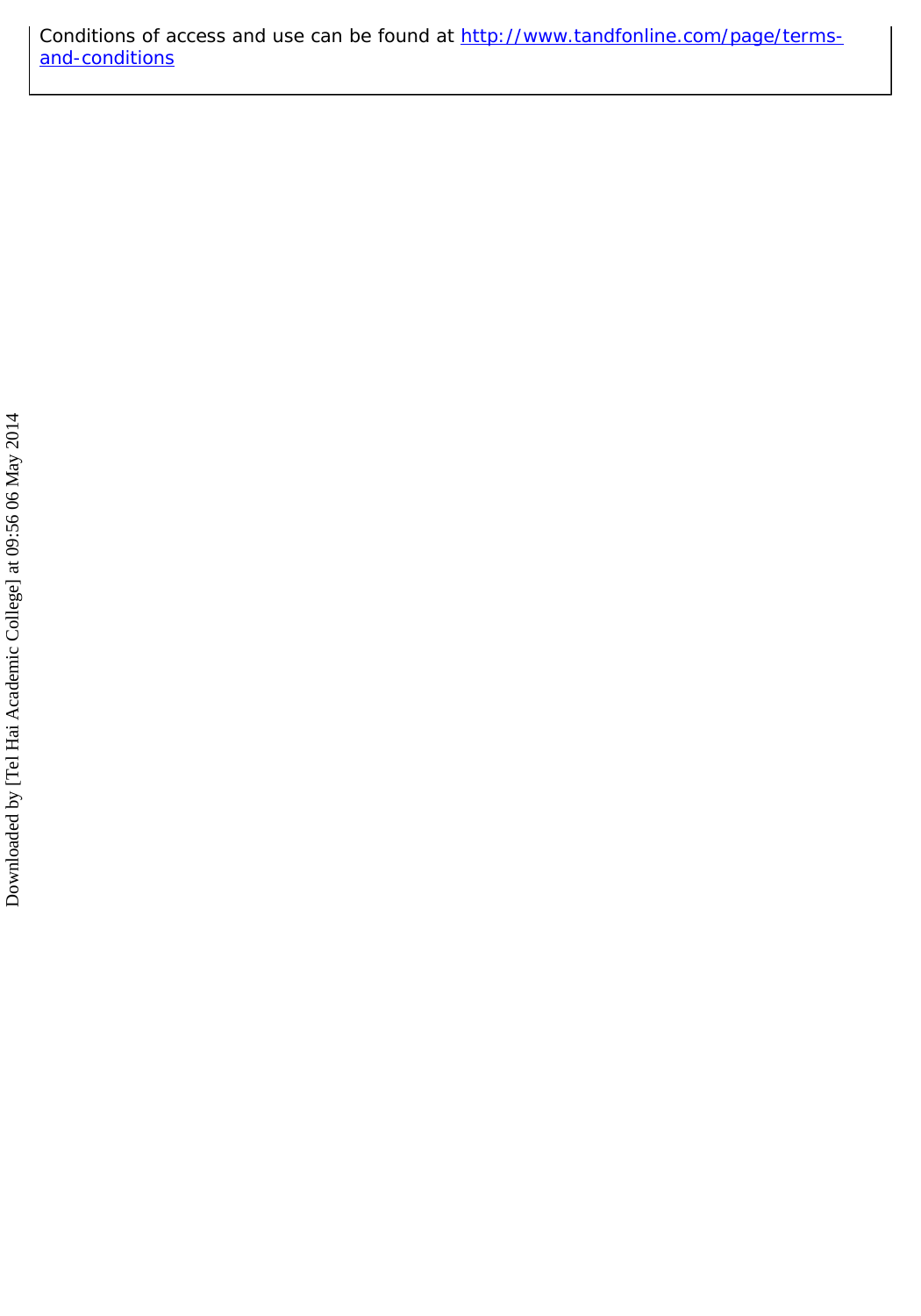*Journal of Teaching in Social Work*, 34:129–146, 2014 Copyright © Taylor & Francis Group, LLC ISSN: 0884-1233 print/1540-7349 online DOI: 10.1080/08841233.2014.894602

## $\frac{3}{2}$  Routledge Taylor & Francis Group

## **Developing Specific Self-Efficacy and Resilience as First Responders among Students of Social Work and Stress and Trauma Studies**

#### MOSHE FARCHI

*Stress and Trauma Program, Department of Social Work, Tel Hai College, Kiryat Shmona, Israel*

AYALA COHEN

*Community Practice Program, Department of Social Work, Tel Hai College, Kiryat Shmona, Israel*

### ATALIA MOSEK

*MSW Program, Department of Social Work, Tel Hai College, Kiryat Shmona, Israel*

*This article addresses the challenging task of preparing baccalaureate social work students to master proficiency as first responders in stress and trauma situations. We begin with a brief description of the context, goals, admission procedure, structure, and process of a stress and trauma studies (STS) program. We then compare the development of resilience and general and specific self-efficacy among STS students and graduates, with parallel developments among non-STS students in the BSW program. The evaluation of the program by the participating students should further an understanding of the significance of their learning experience.*

*KEYWORDS first responders to stress and trauma situation, stress and trauma studies, social work education, general self-efficacy, specific self-efficacy for stress and trauma, resilience*

## SOCIAL WORKERS AS FIRST RESPONDERS

The relevance of the social work profession is a function of its ability to respond to evolving social concerns. This reality includes the need to address client survival needs that are prominent in the era of globalization, civil

Address correspondence to Moshe Farchi, Department of Social Work, Tel Hai College, Galilee Aliyon, Kiryat Shmona, 12210. E-mail: [Moshefar@telhai.ac.il](mailto:Moshefar@telhai.ac.il)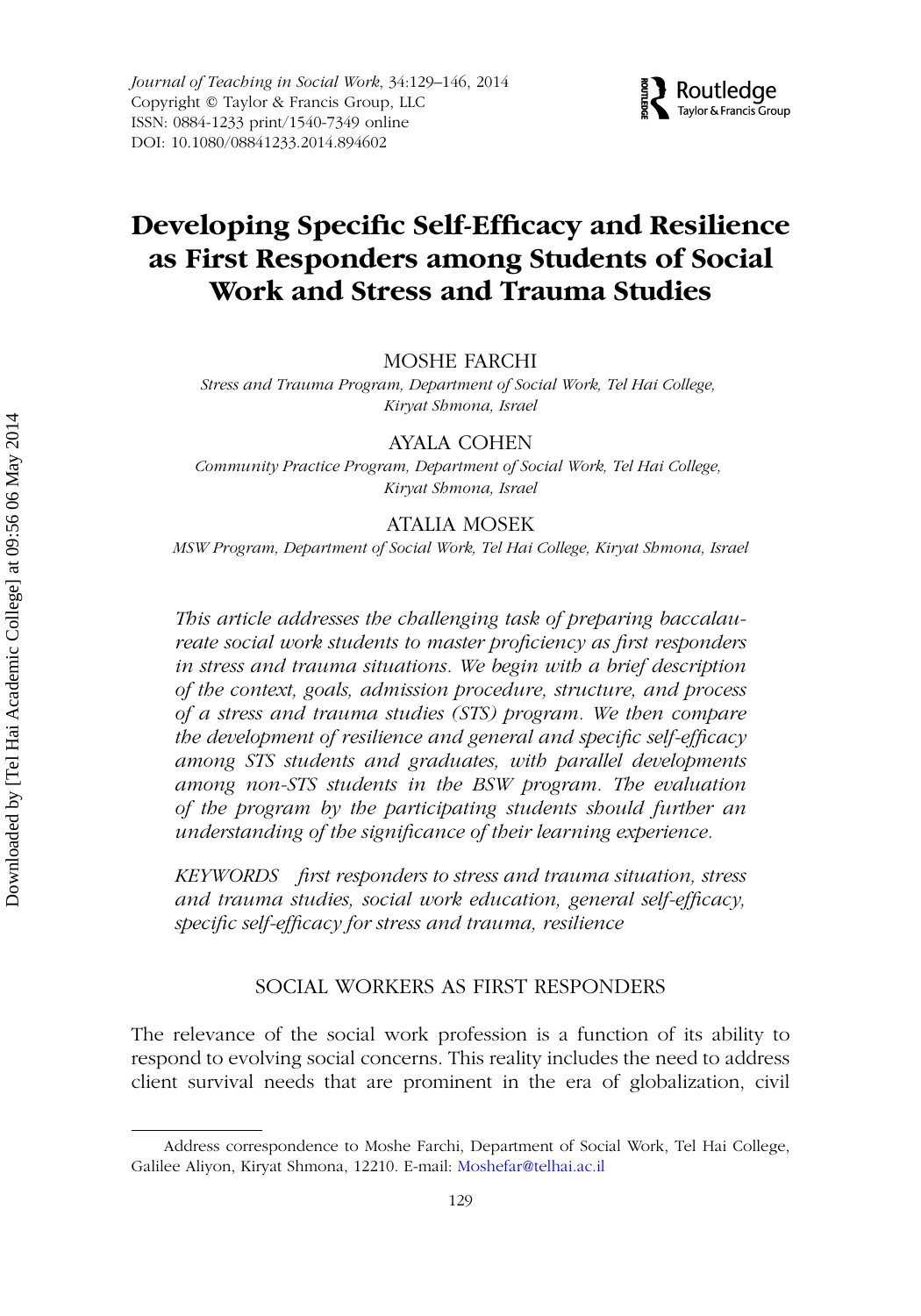war, political strife, human trafficking, forced migration, and natural disasters. In these situations, targeted professional interventions are necessary (Wessells, [2009\)](#page-20-0). While the prominent trauma literature and practice tend to focus on long-term mental health interventions (Foa et al., [2005;](#page-18-0) Shin et al., [2004\)](#page-19-0), there are indications that a window of opportunity for relief lies in interventions that target clients' acute stress reactions. Examples of such work (which enlists first responders) are evident in a number of traumarelated fields today, such as work with refugees (Gupta & Zimmer, [2008;](#page-18-1) Weine, [2011\)](#page-20-1); communities stricken by disaster (Prasetiyawan, Maramis, & Keliat, [2006\)](#page-19-1); schools affected by violent behavior (Newman, [2000;](#page-19-2) Randell, Eggert, & Pike, [2001\)](#page-19-3); civilian victims of terrorist attacks (Somer et al., [2004\)](#page-19-4), and survivors of sexual and physical abuse (Rogowski, [2011\)](#page-19-5).

Another recent change in focus is from a perspective of treatment to one of prevention. This shift is characterized by work on building resilience in entire populations that may be at risk of or exposed to traumatic events. One example is the work done with residents of the city of Sderot, Israel, which is frequently subject to rocket attacks. The new approach that we will discuss has been shown to provide emotional immunization against trauma before and during the course of traumatic events (Farchi & Gidron, [2010;](#page-18-2) Fridman-Peleg & Goodman, [2010\)](#page-18-3).

As part of planning for the unthinkable and in recognition of social work's anticipated role in disaster response (Smith, Lees, & Clymo, [2003\)](#page-19-6), Tel Hai College in Northern Israel offers stress and trauma studies (STS) training to a select 20% of its students as a supplementary curriculum in its BSW curriculum.

### STRESS AND TRAUMA STUDIES

## Goals of the Program

The goal of the STS program is to train social work students to serve as first responders in crisis and disaster situations. Accordingly, the program consists of the teaching of theoretical knowledge as a foundation for intervention in stressful and traumatic situations and the imparting of practical knowledge via hands-on experience in sequential interventions of prevention, immediate response, treatment, and rehabilitation in response to posttraumatic situations. The program is designed to cultivate professional self-efficacy by enhancing the students' personal resilience and training them for precise, effective, and successful coping in emergency situations.

#### Admissions Process

During the first semester of their first year in the social work program, 60 of the 120 BSW students applied for the STS program; 25 of them were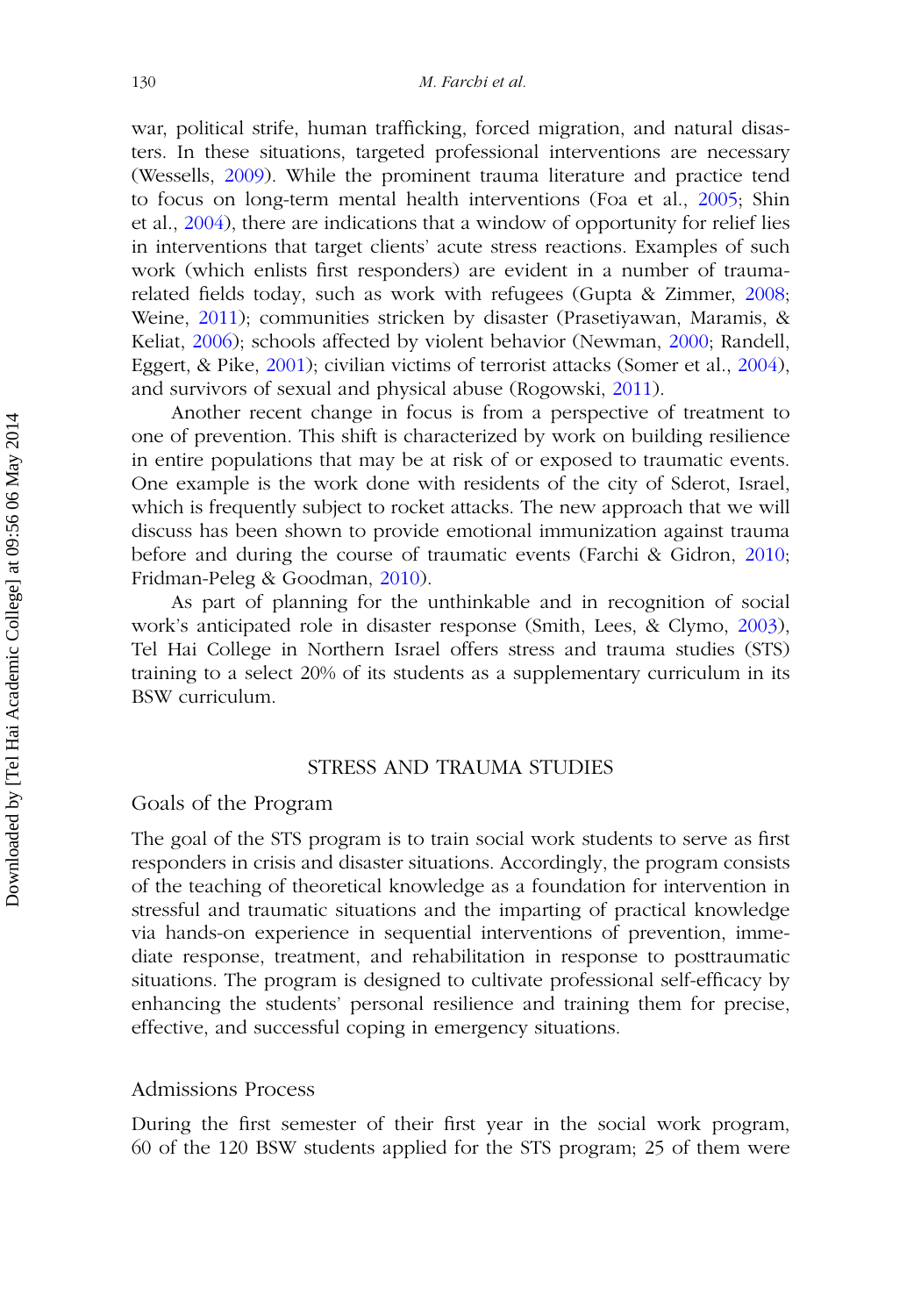accepted. The selection process began with a presentation by the STS director to all applicants on the program's contents, demands, required student commitment, and expected outcomes. The candidates then were asked to complete a questionnaire (using a 10-point Likert scale) regarding their position on individual and situational variables that are known to affect response to disaster and mitigation of the risk for secondary traumatization (Shepherd & Hodgkinson, [1990\)](#page-19-7). The candidates also were asked to describe how they utilized two of their personal traits to cope successfully with stressful events in which they had been involved.

On the basis of their responses, suitable candidates were invited for a personal interview jointly with the director and another professor in the STS program. In this interview, students were invited to explain how their traits, as self-reported on the questionnaire, reflected personal strengths.

The acceptance decision was based on assessment of each candidate's self-awareness and explanations of virtues, challenges, and difficulties; extracurricular interests; sense of humor; academic ability; and the possible unique contribution they could make to the group of STS students.

#### Program Structure

A unique aspect of the program is that the director is not only a lecturer in the introductory and research courses but is also responsible for managing rescue operations in the field, which will be an important part of each student's experiential training as a first responder.

The STS program (involving 18 academic credits) is divided into four domains, as illustrated in [Figure 1.](#page-6-0)

The theoretical courses provide students with an understanding of the rationale for choosing interventions, ranging from first response in acute stress situations to prolonged posttraumatic reactions. The teaching methodology includes lectures, experiential workshops, and a research seminar. Practice workshops focus on building specific skill sets required for intervention in acute crises on both an individual and a community level. The workshops include 60 hours of first-aid training; preparation for transmitting highly emotional messages in an empathetic tone; exposure to cognitivebehavioral techniques; and familiarity with the components of management at a mass disaster event. Students take an active part in preparation drills. They begin by performing in stress simulations created by a group of local actors, and eventually the students are expected to intervene in a mass disaster drill as part of a multidisciplinary rescue team. STS students also complete the BSW program requirements for a community practicum in a stress and traumatic service setting. During the second year of the STS program, they work 4 hours a week at hotline centers for the prevention of sexual harassment; providing mental health aid; giving assistance to mentally challenged individuals; and staffing search and rescue units.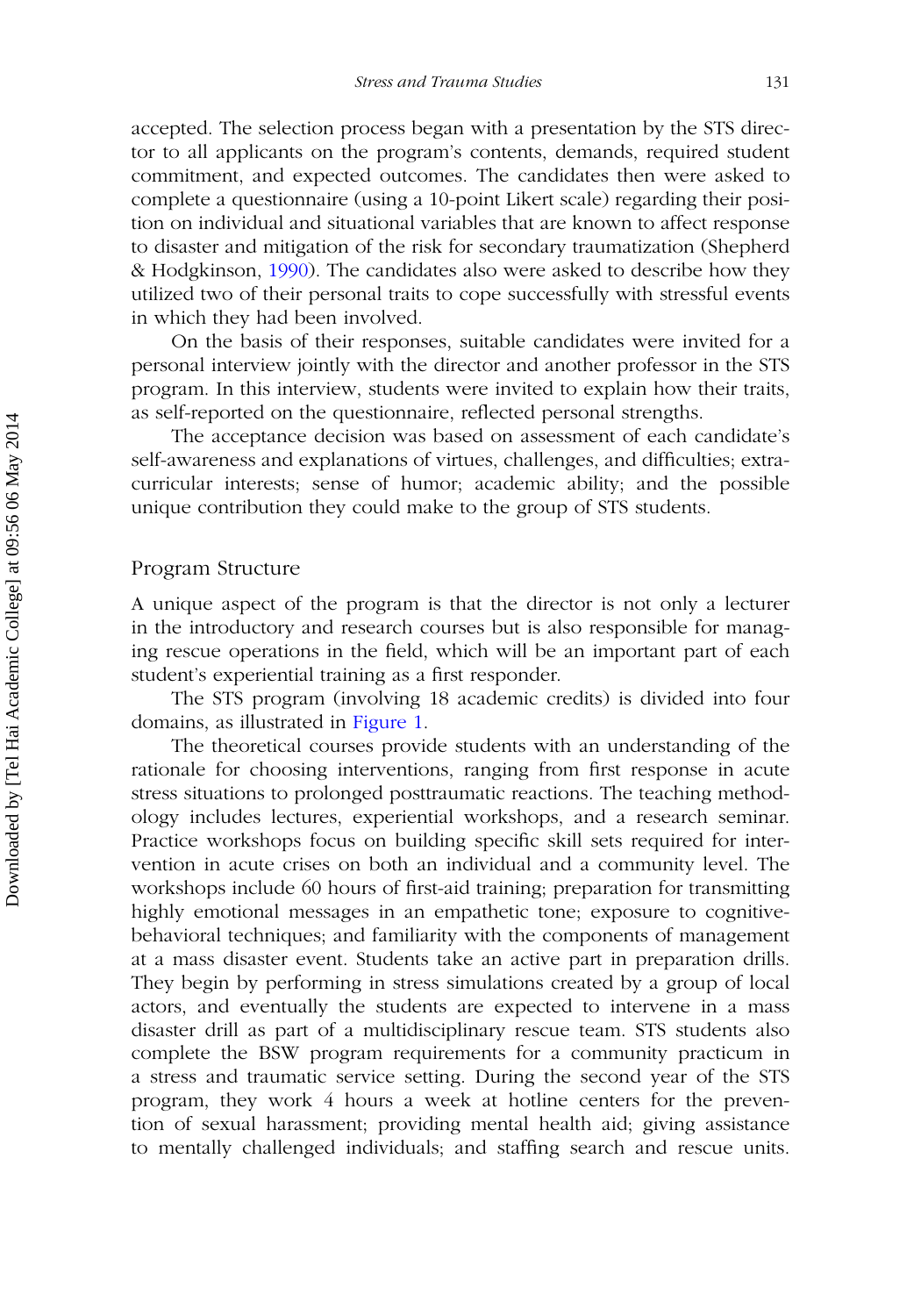<span id="page-6-0"></span>

**FIGURE 1** The curriculum of stress and trauma studies: The four domains.

During the third year, the students initiate a new community project for first responders within these arenas.

## The Process

The following case study illustrates the dynamic process that typically takes place in the STS program.

During a class with third-year students, a beeper message asking for rescue is conveyed to the lecturer, who is the director of the STS program, the first author of this article, and an appointed leader of rescue interventions in the area. The task was to rescue a group of girls on a school trip who had become dehydrated and were lost in a distant creek. Used to such interruptions, the students listen to the full communication, which takes 10 minutes. The on-call response team of six students, known as the "resilience team," prepares the "resilience ambulance" available to the program and drives to the scene. During the practice workshops, these students had been prepared to become emotional first responders, when rescuing people in distressed situations, and to also provide appropriate information and assistance to their friends and family members.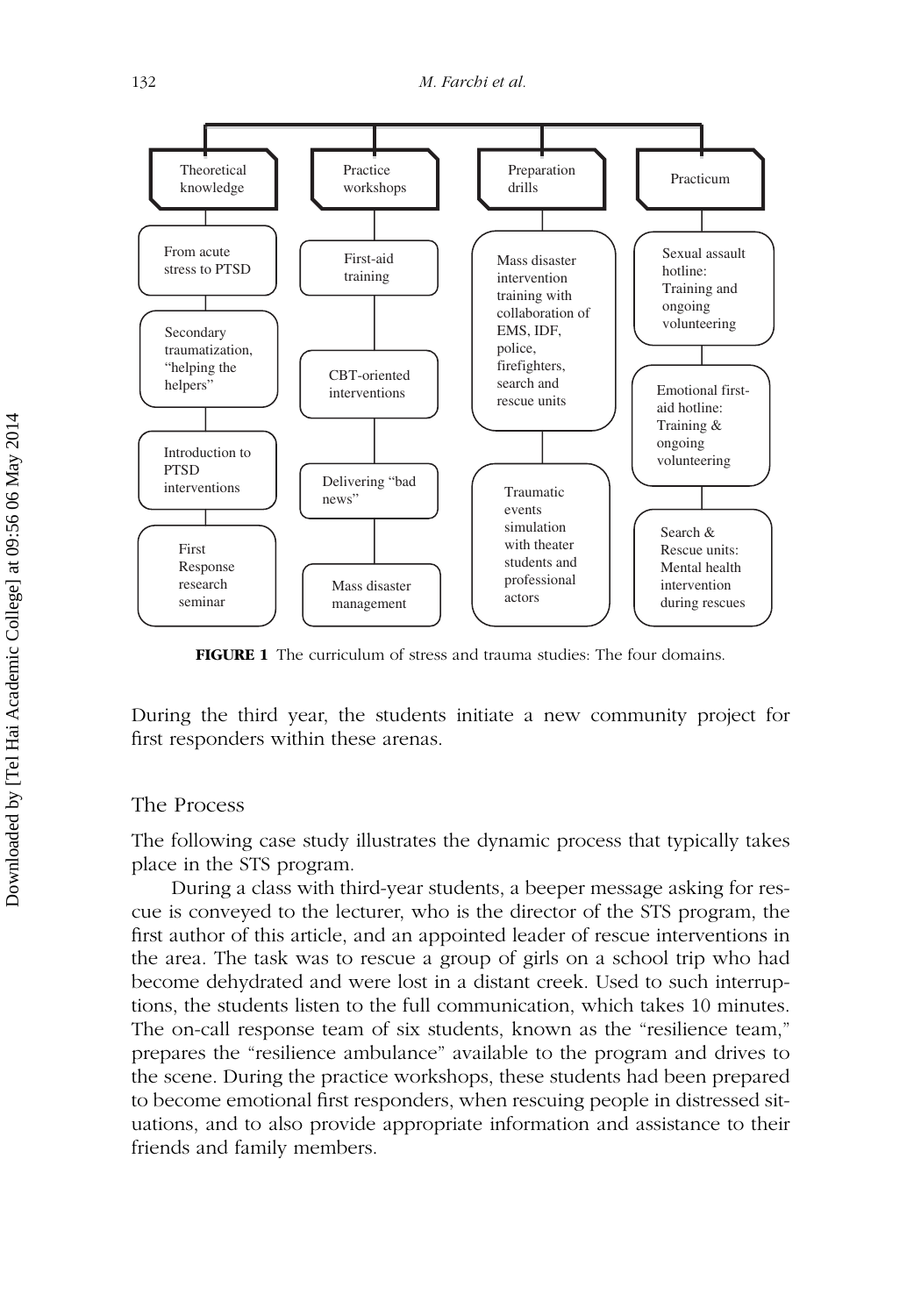Due to the large number of casualties, a second rescue team was needed, which gave us an opportunity to review the protocol for direct first-response intervention with children. At the same time, we activated our community team to gather data on the girls in order to be able to send it to their local social services department. The second team set out for the site with the course instructor.

Upon arrival, the medical crews referred girls with anxiety responses to the "resilience teams." Due to the large number of girls who needed comforting, a group intervention was deemed appropriate, in addition to individual intervention. The interventions were conducted inside the "resilience ambulance" (in the field) with students using their creative and improvisational abilities, based on the knowledge they had acquired and the personal and professional confidence they already had gained.

The event lasted for three strenuous hours. The following day, a debriefing was scheduled; it included review of the situation, assessment of the intervention, and support for student participants. During this meeting, the lecturer and the students reviewed all the components that were utilized during the intervention. Successful aspects were noted, mistakes were examined, and improvement strategies suggested. The students were active in offering peer and professional support as well as encouraging classmates in need of reassurance.

This case study describes a routine event in the life of the STS study program. It demonstrates the merits of assigning the same person to provide academic and practical leadership and who can make an appropriate tie between class and field. This connection enables students to apply their theoretical knowledge and their practical skills.

### Self-Efficacy and Resilience

Self-efficacy is widely discussed in the social work literature and has recently been used to assess the outcomes of social work education in specific areas (Holden, Meenaghan, Anastas, & Metrey, [2002\)](#page-18-4). Bandura [\(1997\)](#page-17-0) specifically developed the notion of self-efficacy as a motivating factor:

People guide their lives by their beliefs of personal efficacy. Perceived self-efficacy refers to beliefs in one's capabilities to organize and execute the courses of action required to produce given attainments *...* People's beliefs in their efficacy have diverse effects. Such beliefs influence the courses of action people choose to pursue, how much effort they put forth in given endeavors, how long they will persevere in the face of obstacles and failures, their resilience to adversity, whether their thought patterns are self-hindering or self-aiding, how much stress and depression they experience in coping with taxing environmental demand, and the level of accomplishments they realize. (p. 3)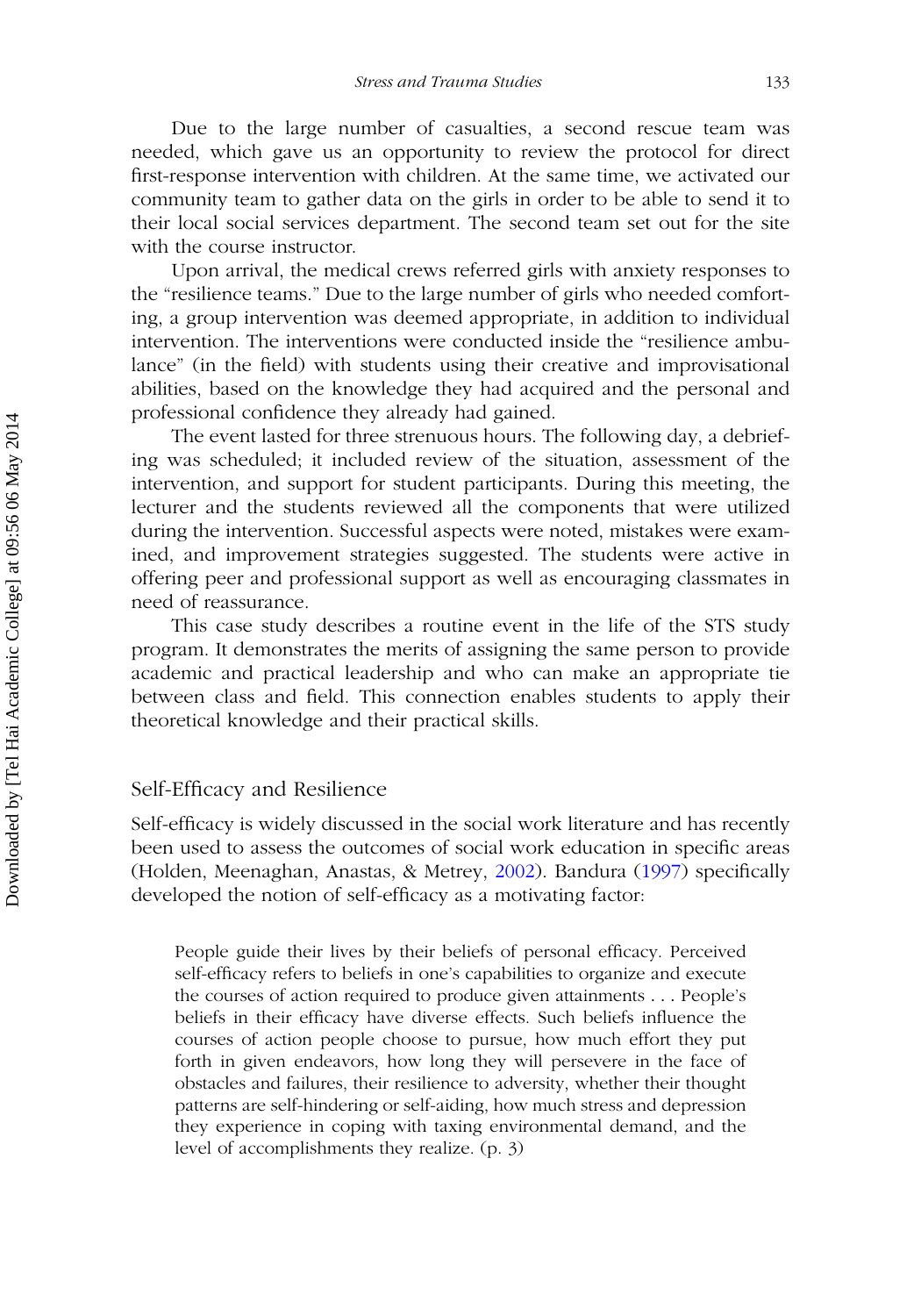A unique aspect of self-efficacy is that it is specific to a task and situation (Pintrich, Schunk, & Meece, [2008\)](#page-19-8). Professional self-efficacy is the belief that one is able to perform well in professional roles (Cherniss, [1993\)](#page-17-1). The contribution of specific self-efficacy to commitment and success in performing social work tasks in fact has been demonstrated by Boehm [\(2006\)](#page-17-2).

Students with a high sense of self-efficacy are committed to achieving difficult goals and often visualize successful scenarios that lead to positive behavior and outcomes (Yong, [2010\)](#page-20-2).

Success also is contingent upon resilience, a characteristic that enables individuals not only to overcome adversity but also to thrive when facing a crisis (Richardson, [2002\)](#page-19-9). Resilient individuals view change due to stress as a challenge or opportunity to make binding commitments and recognize the limits to one's control (Kobasa, [1979\)](#page-18-5). They elicit support from others, have close and secure attachments, focus on personal or collective goals, and demonstrate self-efficacy (Rutter, [1985\)](#page-19-10).

Based on the roles of self-efficacy and resilience in enhancing motivation and successful interventions—and the unique emphasis of the STS program on experiential learning that focuses on gaining control over a challenging situation—it is the goal of this article to assess the impact of a STS program on participating students' sense of general and specific self-efficacy and resilience.

#### Research Questions

In order to evaluate the effectiveness of the STS program in preparing social work students to function as first responders, we explored two questions:

- 1. How do the resilience, general self-efficacy, and specific self-efficacy of STS students differ in the three respective years of study?
- 2. How do students in the STS program compare with those in the regular BSW program in terms of resilience, general self-efficacy, and specific self-efficacy during the 3 years of study and after graduation?

#### METHOD

#### Research Population

The population for this study was the total student body in a 3-year Israeli baccalaureate social work program specifically during the 2010–2011 academic year and after 2 years as graduates. The population included a total of 600 people: 360 students (285 in the general BSW program and 75 students in the STS program) and 240 graduates (190 of the BSW program and 50 of the STS program). An invitation to participate in the research was sent to all members of the cohort by e-mail. Human subjects approval was received from the college's Institutional Review Board for this research. Responses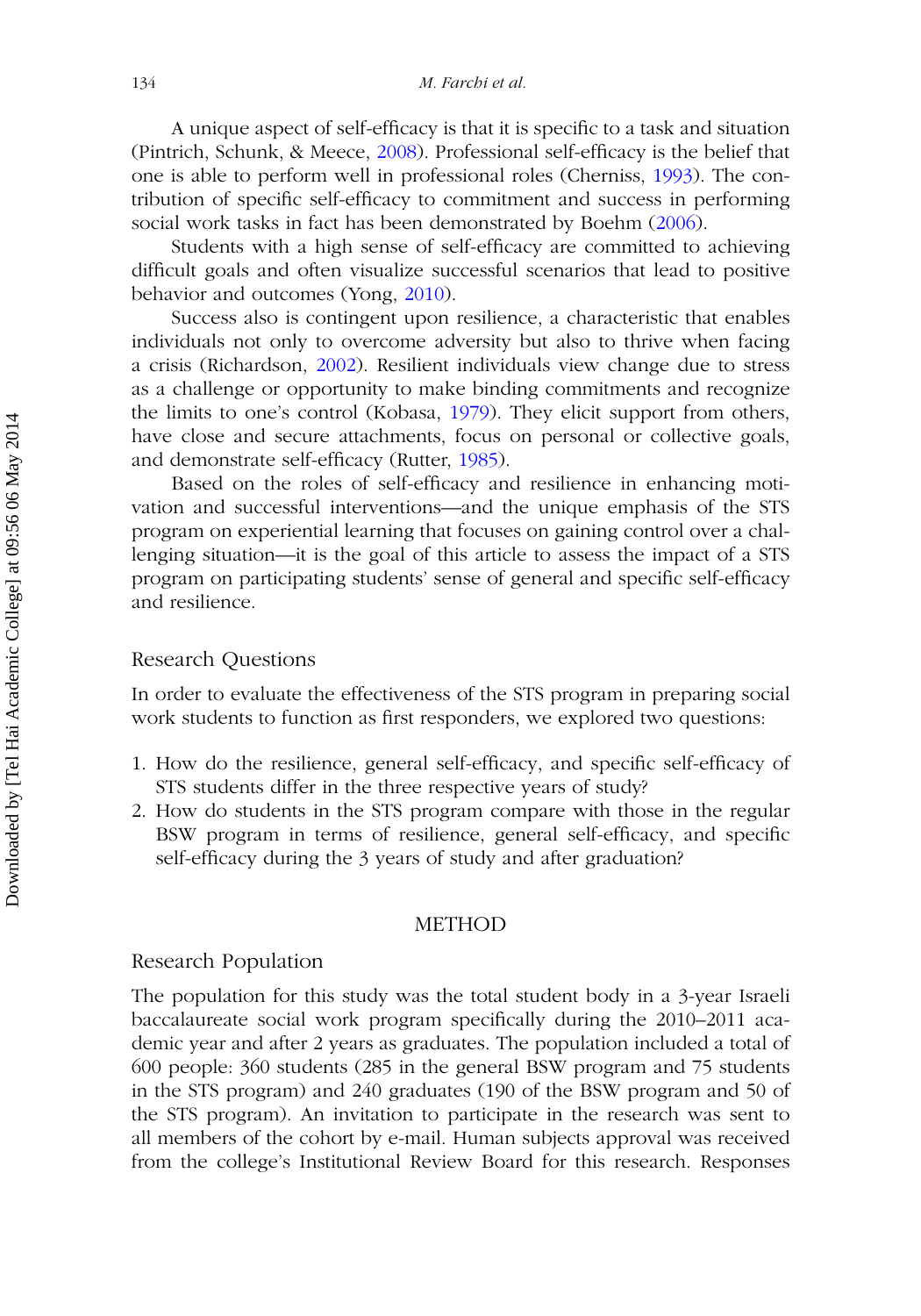were received from 171 students (47.5% of the student cohort) comprising 105 (37%) of the students enrolled in the general BSW program and 66 (88%) of the students enrolled in the STS program. Of the 71 graduates who responded, 35 (18.4%) had studied in the general BSW program and 36 (72%) in the STS program. The research participants included 191 (79%) women and 51 (21%) men, with an age range from 21 to 53, and a mean age of 29 years.

## Research Instruments

A demographic questionnaire was compiled in order to collect data on each participant's gender, age, and such study-related variables as program and year of study, graduation date, field of practice, and place of work.

We employed the General Self-Efficacy Scale (GSE; Schwarzer & Jerusalem, [1995\)](#page-19-11) to measure self-efficacy. (The GSE assesses general sense of perceived self-efficacy and predicts the respondents' ability to successfully cope with challenging tasks and adversity in different domains of human functioning.) The GSE uses a 10-item Likert-type scale (4 = *absolutely true*; 1 = *not at all true*) deployed to obtain a composite score. Its validity correlated positively with positive emotions, dispositional optimism, and work satisfaction, and it correlated negatively with anxiety, depression, and health problems. Reliability of the GSE has been tested across 23 countries, with Cronbach's alpha ranging from .76 to .90 (Yong, [2010\)](#page-20-2); Cronbach's alpha in this study was .84.

For the purpose of this research, we developed a measure of specific self-efficacy for stress and trauma work based on an adaptation of the measure for specific self-efficacy (for fundraising) developed by Boehm [\(2006\)](#page-17-2). The measure consists of seven statements that refer to the respondent's perception of self-efficacy regarding the capacity to act successfully in the field of stress and trauma; ability to influence people or organizations to contribute; knowledge of useful informants and contacts; proficiency in negotiation skills; expertise in using stress and trauma techniques; ability to form an appropriate support network; and mastery of required skills. The students were asked to denote the degree of their agreement with each statement. The internal reliability of the original scale was .85, and the Cronbach's alpha for the present scale was 0.86.

The Connor-Davidson Resilience scale (CD-RISC) was used as a measure of the ability to cope with stress. This is a five-factor scale that includes 25 items, each rated on a 5-point scale (0–4). Factor 1 reflects the notion of personal competence, high standards, and tenacity. Factor 2 corresponds to trust in one's instincts, tolerance of negative affect, and the strengthening effects of stress. Factor 3 relates to the positive acceptance of change and of secure relationships. Factor 4 speaks to control and Factor 5 to spiritual influences (Connor & Davidson, [2003\)](#page-18-6).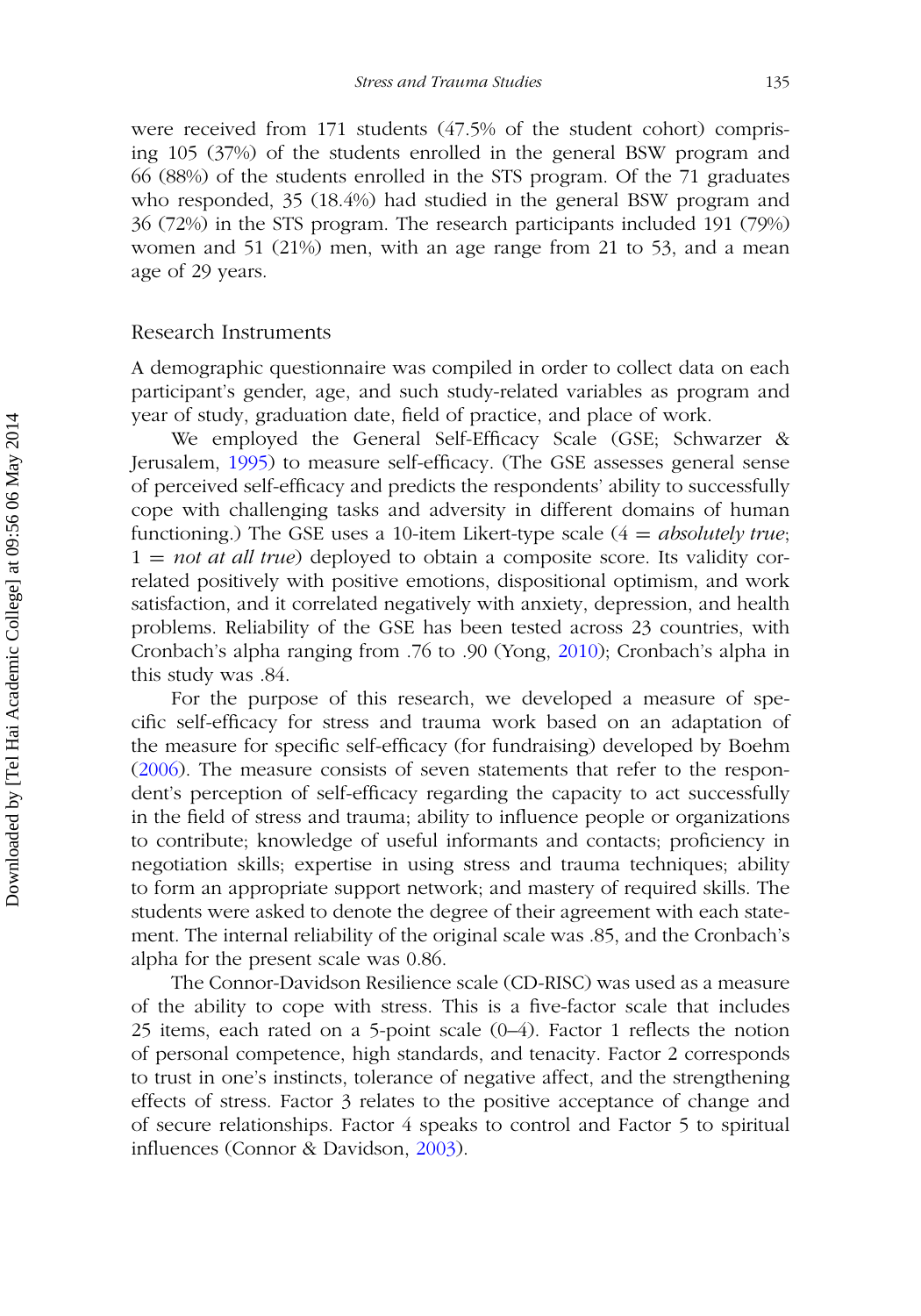The CD-RISC has been tested in the general population as well as in clinical samples and demonstrates sound psychometric properties, with sound internal consistency (Cronbach's alpha  $=$  .89), test–retest reliability, and good distinction between those with greater and lesser resilience (Connor & Davidson, [2003\)](#page-18-6). The Cronbach's alpha for this study was .85.

#### Procedure

An invitation to participate in the research was extended to all first-, second-, and third-year undergraduate students and all the graduates of the BSW and STS programs in the 2010–2011 academic year. Those who were interested were sent an e-mail link that provided access to the questionnaires.

#### RESULTS

#### Research Question 1

How did the resilience, general self-efficacy, and specific self-efficacy of the STS students differ during their 3 years of study?

As shown in [Table 1](#page-10-0) the resilience and general self-efficacy of the participants in the STS program increased moderately from the first to the third year of study. The difference in specific self-efficacy began with a sharp increase from the first to second year, and this continued into the third year. A one-way between-group analysis of variance was conducted to explore the impact of change from year to year on the STS students' scores on resilience, general self-efficacy, and specific self-efficacy. A statistically significant difference at the  $p < .05$  level was found only for specific self-efficacy ( $F(2)$ ,  $99$ ) = 4.7,  $p = .004$ ).

### Research Question 2

How do students in the STS program compare with those in a general BSW program in terms of resilience, general self-efficacy, and specific self-efficacy over the 3 years of study and after graduation?

**TABLE 1** Mean Scores Regarding Resilience, General Self-Efficacy, and Specific Self-Efficacy by Year of Study for Participating STS Students

<span id="page-10-0"></span>

|                                                               | 1st year<br>$N = 24$ |                   | 2nd year<br>$N = 21$ |            | 3rd year<br>$N=19$   |                   | Graduates<br>$N = 35$ |            |
|---------------------------------------------------------------|----------------------|-------------------|----------------------|------------|----------------------|-------------------|-----------------------|------------|
| Scale                                                         | Mean                 | SD                | Mean                 | SD         | Mean                 | SD                | Mean                  | <i>SD</i>  |
| Resilience<br>General self-efficacy<br>Specific self-efficacy | 29.1<br>31.8<br>33   | 4.9<br>4.5<br>5.3 | 32.5<br>34.1<br>37.2 | 3.7<br>4.2 | 32.2<br>34.4<br>38.2 | 5.7<br>4.1<br>4.7 | 30.4<br>34.1<br>36.6  | 5.7<br>3.8 |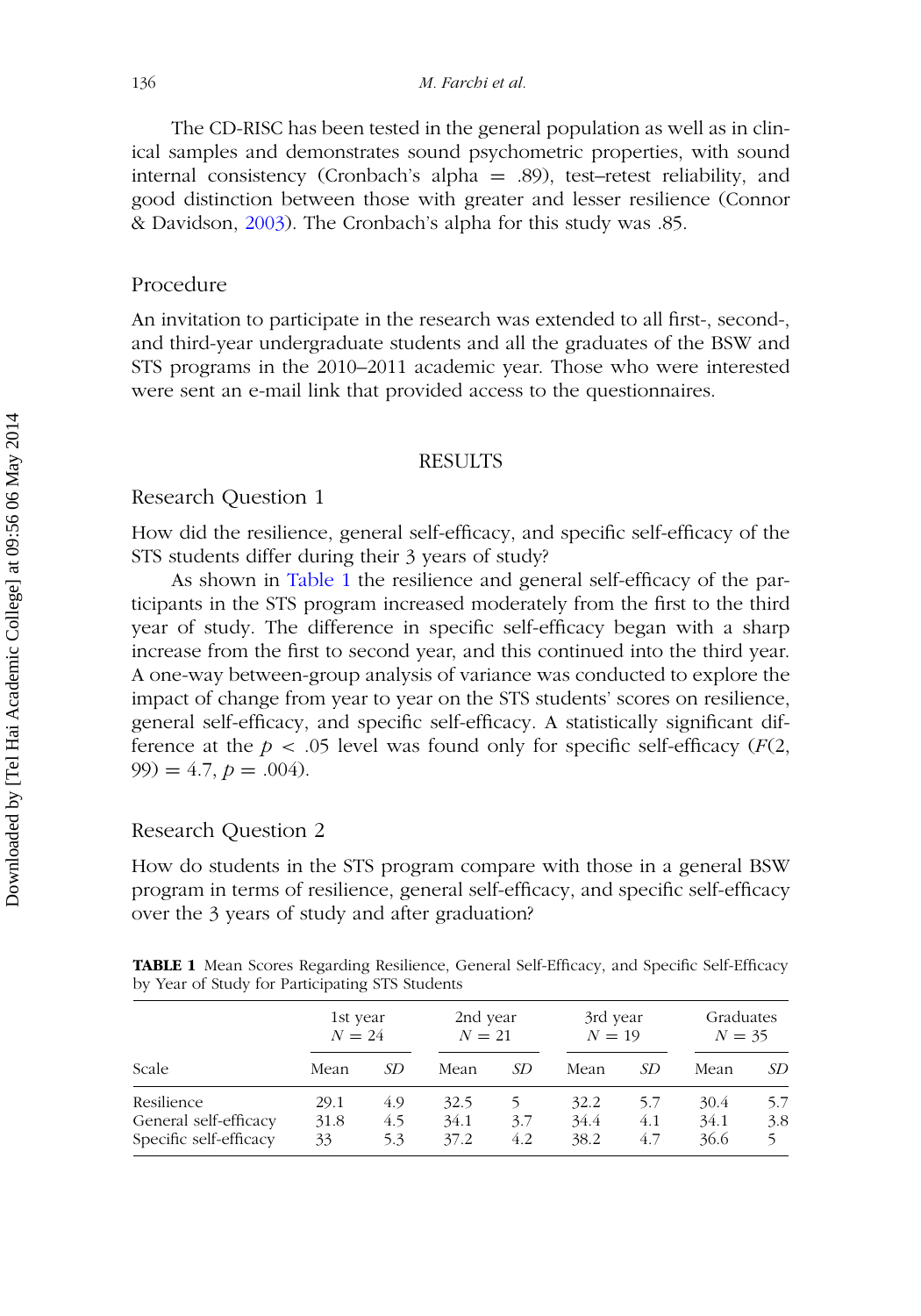<span id="page-11-0"></span>

|           |            | <b>STS</b> |    |     | <b>BSW</b> |    |     |      |      |
|-----------|------------|------------|----|-----|------------|----|-----|------|------|
| Year      |            | Mean       | N  | SD  | Mean       | N  | SD  | T    | Sig. |
| 1st Year  | <b>GSE</b> | 31.8       | 25 | 4.5 | 31.4       | 26 | 4.4 | -37  | .715 |
|           | <b>SSE</b> | 33.0       | 24 | 5.3 | 32.2       | 24 | 5.7 | .55  | .585 |
|           | Resilience | 29.1       | 23 | 4.9 | 26.8       | 27 | 5.4 | 1.57 | .124 |
| 2nd Year  | GSE        | 34.1       | 22 | 3.7 | 32.6       | 44 | 4.2 | 1.4  | .158 |
|           | <b>SSE</b> | 37.2       | 20 | 4.2 | 30.2       | 41 | 5.9 | 4.7  | .000 |
|           | Resilience | 32.5       | 20 | 5.0 | 29.9       | 40 | 7.2 | 1.4  | .162 |
| 3rd Year  | <b>GSE</b> | 34.4       | 19 | 4.1 | 32.7       | 34 | 4.1 | 1.45 | .152 |
|           | <b>SSE</b> | 38.2       | 19 | 4.7 | 31.8       | 34 | 5.3 | 4.35 | .000 |
|           | Resilience | 32.2       | 19 | 5.7 | 28.5       | 33 | 5.5 | 2.25 | .029 |
| Graduates | <b>GSE</b> | 34.1       | 34 | 3.8 | 33.5       | 35 | 3.7 | 0.62 | .54  |
|           | <b>SSE</b> | 36.6       | 36 | 5.0 | 32.3       | 34 | 3.5 | 2.73 | .008 |
|           | Resilience | 30.4       | 35 | 5.7 | 29.3       | 34 | 3.8 | 0.94 | .35  |

**TABLE 2** Mean Scores Regarding Resilience, General Self-Efficacy (GSE), and Specific Self-Efficacy (SSE) by Year of Study for STS and BSW Students

As shown in [Table 2,](#page-11-0) significant differences between social work students in the general BSW program and those in STS were found only for resilience and specific self-efficacy.

A contrast of the resilience of social work students in the BSW program with those in the STS program revealed a significant difference only among the third-year students  $(T = 2.25, p = 0.029)$ .

Comparison of the specific self-efficacy of social work students in the general BSW program with those in the STS program revealed no difference between the two groups among students who were at the beginning of their studies but revealed a significant difference among second-year  $(T =$ 4.7,  $p = .001$ ) and third-year students (T = 4.35,  $p = .001$ ). Among those who had already graduated, the difference between the two groups was not significant.

During their studies, our data show significant gains, especially in resilience and specific self-efficacy, among STS students when compared with the students in the BSW program. However, among the graduates, a decline is indicated. The findings did not indicate that general selfefficacy was affected by participation in the STS program or functioned as a distinguishing factor between the groups.

#### Focus Group Evaluation

In order to better understand whether the students recognized growth in their self-efficacy and resilience skills and attributed them to participation in the STS program, all current STS students were invited to provide feedback about the program. A lecturer from the BSW program (the second author of this article) moderated a 90-minute focus group for each year of study, with an average participation of seven students in each group (28% of the students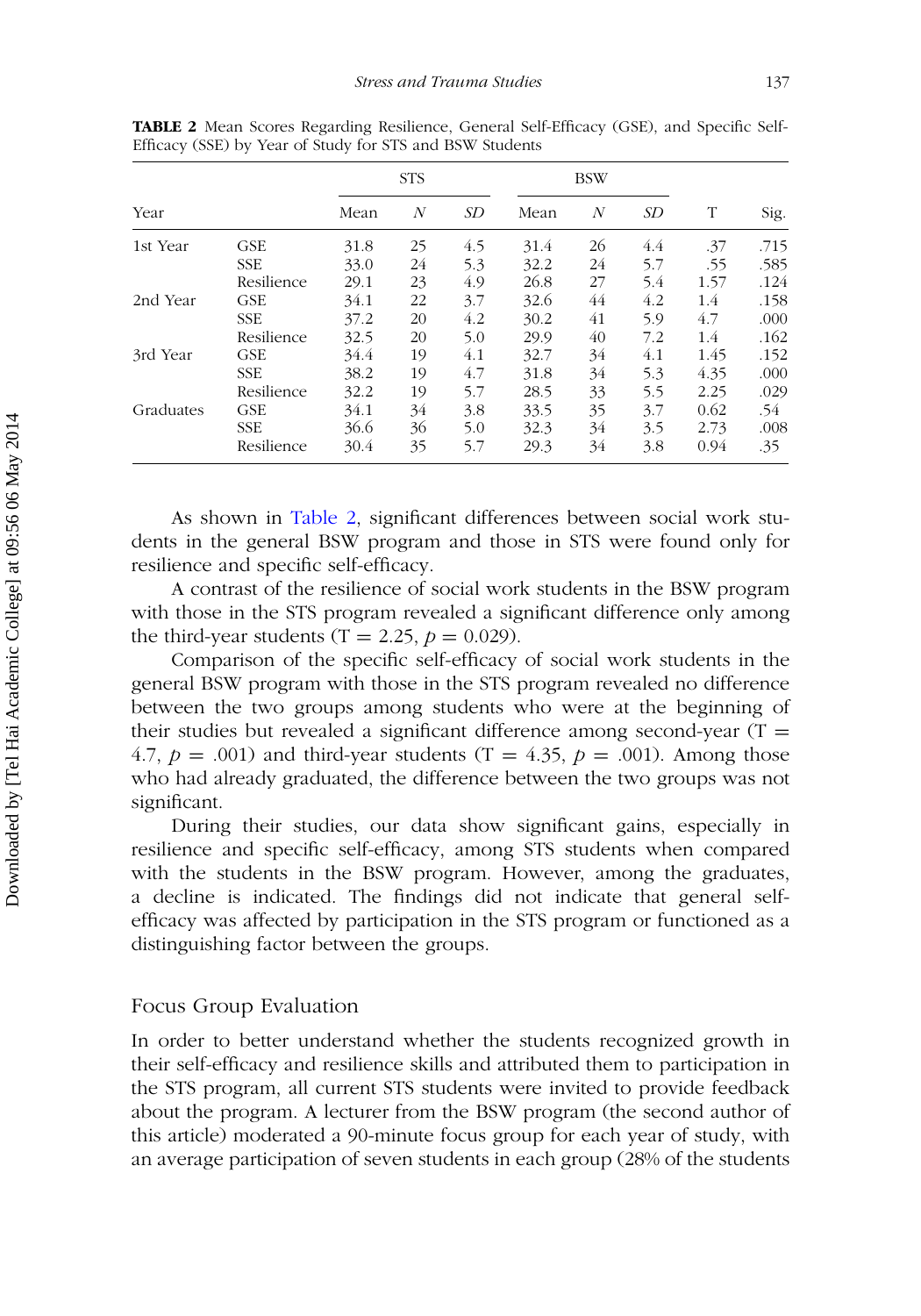currently enrolled). The moderator explained that the goal of the discussion was to obtain qualitative feedback in order to evaluate the program and to prepare a scholarly publication. Confidentiality of individual responses was assured, and students were asked to sign a consent form for this use of the data. All group sessions were tape-recorded and transcribed.

### Data Analysis

The data were analyzed using two processes: data reduction and inductive content analysis. Each of the three authors independently read the transcripts and made notes, and then we met and discussed the content of each focus group and agreed on their salient themes. Statements that only one of us highlighted and those that were labeled differently were discussed and agreed on (dual coding). We then compiled the results into a set of raw data themes (creating tags). Using inductive content analysis, the consensual themes were gathered into integrated concepts (Patton, [1990;](#page-19-12) Strauss & Corbin, [1990\)](#page-19-13).

## FINDINGS

In line with the quantitative results, the STS students acknowledged an incremental increase in specific self-efficacy during their 3 years of study. Although the foundations they attributed for this increase differed, the trend was stable.

## First-Year Students

The first-year students evaluated their initial practical experience on a continuum from inadequate professional confidence to supportive personal confidence.

#### INADEQUATE PROFESSIONAL CONFIDENCE

For some students, the expectation to function as helpers before acquiring a solid knowledge base or being provided with clear directions led to frustration.

*The difficulty began when I was supposed to be the helper. I approached a woman who was hysterical and inadvertently did what was forbidden. Although we talked about it later in class, this was a hard day for me.*

*Suddenly I'm holding someone's hand and she is screaming. I had no idea what to do, so I kept telling her to sit down.*

*I had no idea what to expect, and was surprised at what happened.*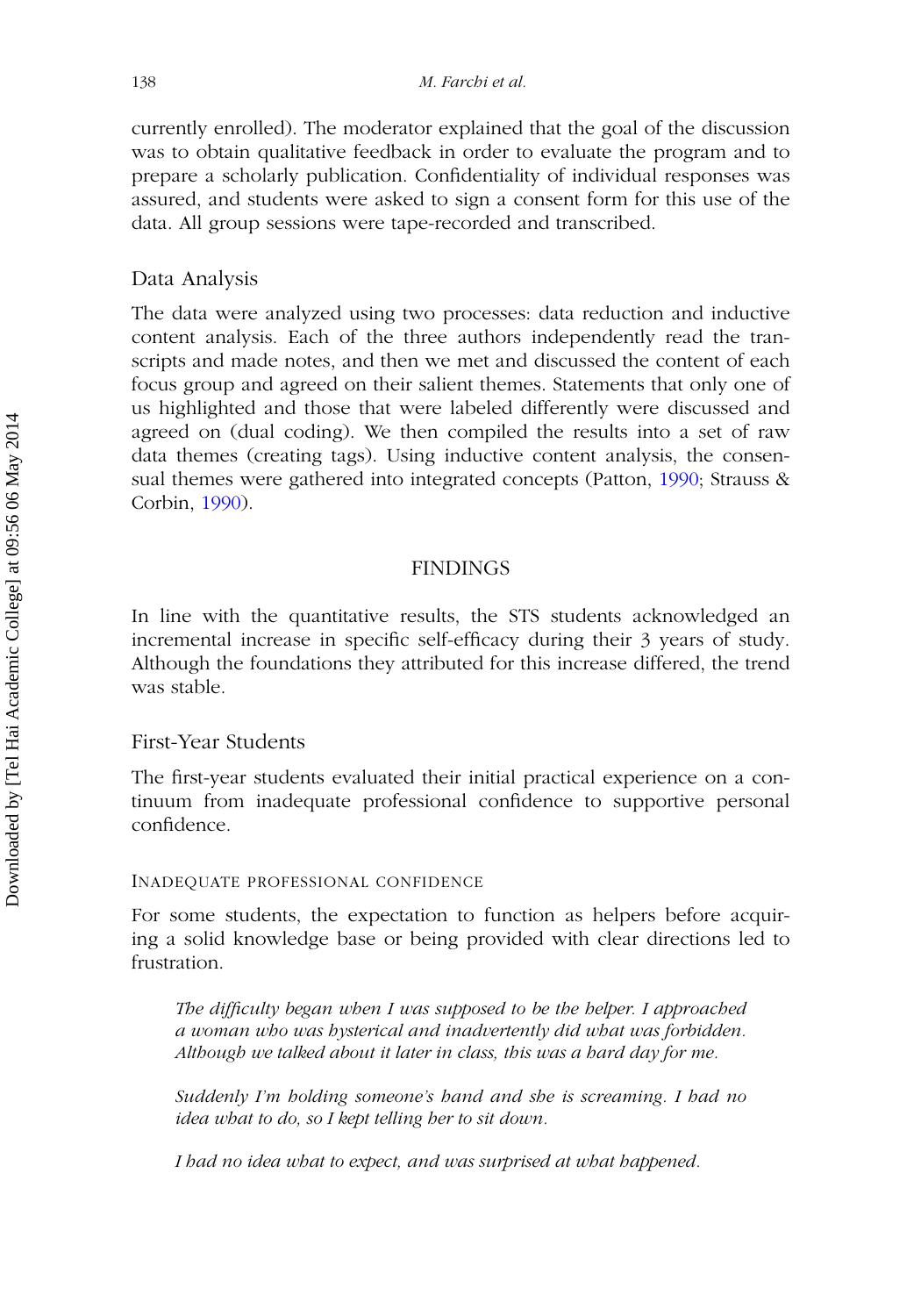The consequence was a feeling of helplessness.

*I felt so frustrated and unable to create functional tools.*

*My attempts to lean on familiar schemas led to paralysis.*

The misunderstood expectations were exposed during debriefing of the drill in class.

*Afterwards, in class we spilled everything out and then we realized that we did not do what was really needed.*

For these first-year students, the requirement to deal with incidents of stress and trauma was overwhelming.

PERSONAL CONFIDENCE

A few students relied on their innate self-confidence:

I *believe in my personal ability to deal with surprises in life.*

One student was aware of the essential role of learning from success.

*When I feel I am doing well, I believe in my ability, and that gives me confidence that I can transfer to other areas of activity.*

Some students were able to focus on specific abilities in order to boost their confidence.

ROLE ACKNOWLEDGEMENT

Being considered to be "helpers" supported positive outcomes.

*When traveling to help in the south, I felt we were treated as the "welfare brigade" coming to give relief to anxiety victims. It boosted my confidence.*

*During the briefing we were referred to as helpers. That gave me a sense of intuition and creativity that made me able to function.*

These students were able to enlist personal self-efficacy to boost their confidence.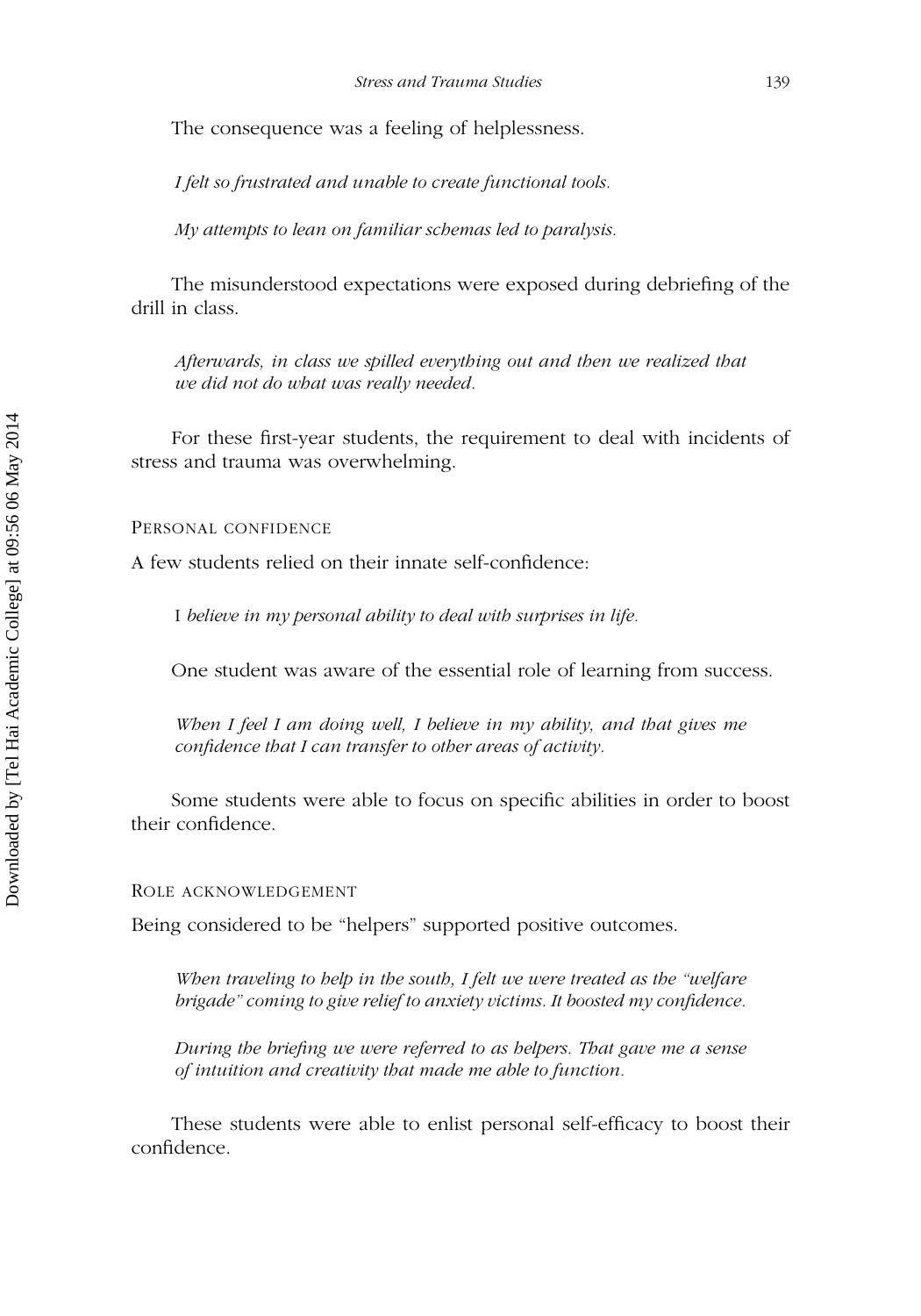## Second-Year Students

The second-year students expressed more confidence in their ability to deal resiliently with situations of uncertainty and helplessness.

*Now I am calm and confident in my ability to adjust successfully and be resilient in uncertain situations that previously would have made me feel helpless.*

*The program reinforces feelings of competence to deal with things that previously seemed unimaginable.*

However, they were divided in attributing this confidence to theory, practice, experience, or personal intuition.

*When I know the theory, I feel I can be more flexible.*

*I find myself relying on my intuition and uncomfortable with directive action based on protocols and guidelines.*

The practical experience of functioning as helpers in real-life situations of stress and trauma during the second year provided students with awareness of their resilience. Their individual perceptions of their functioning were related to their unique ways of linking theory and practice.

## Third-Year Students

The third-year students highlighted the unique nature of STS by comparing it with the regular social work program.

*The [STS] program made me aware of the specific knowledge and skills required in the area of stress and trauma in contrast to the diverse methods in the social work advanced methods course.*

Most of them expressed a sense of mastery concerning knowledge and skills and were able to generalize and apply them to additional areas of their work with clients.

*I feel confident that I can identify the signs that provide me with an understanding and give me direction for intervention.*

*The program gave me a feeling that I have the tools needed for immediate assistance, and I use that a lot with all my clients.*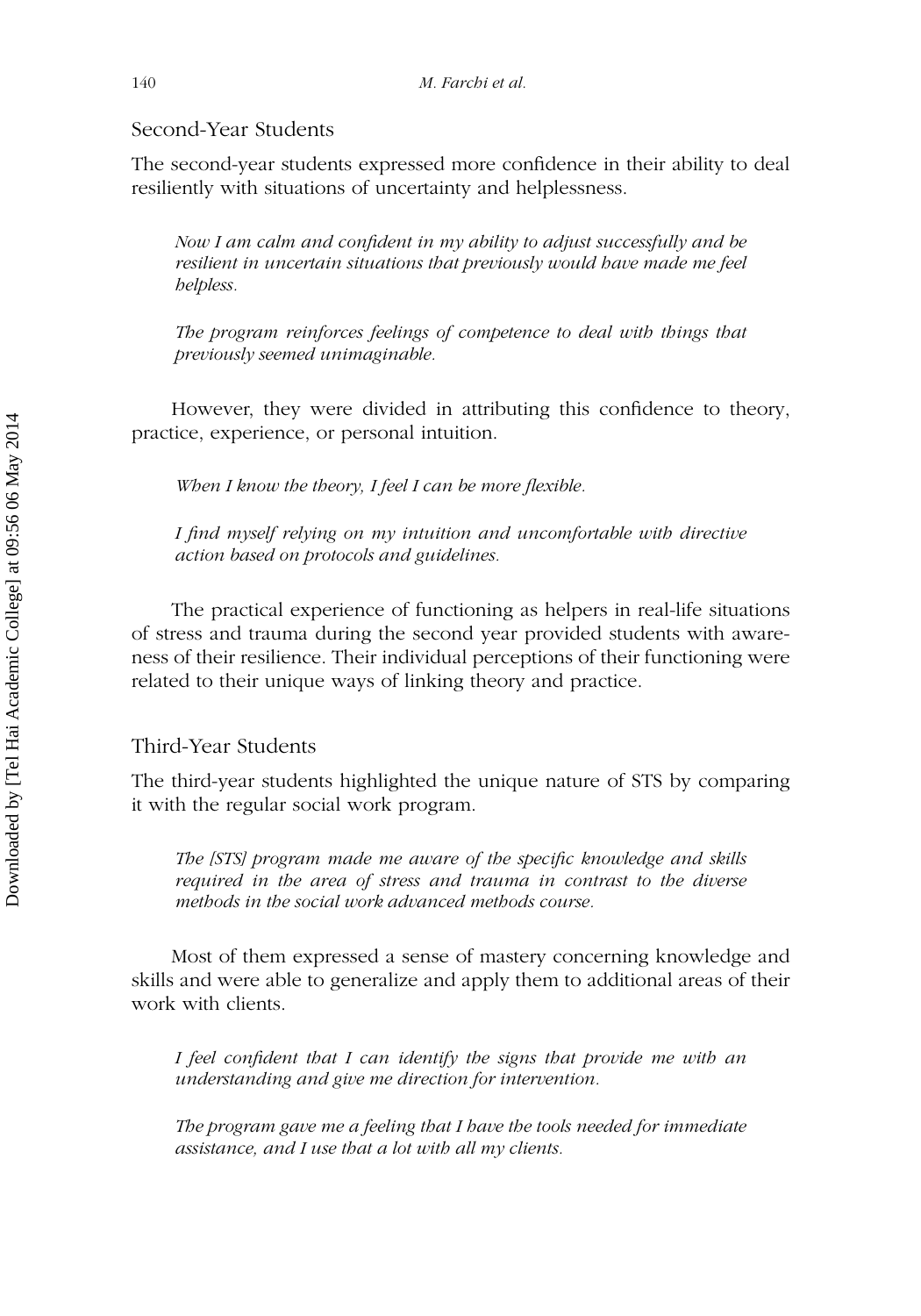Some wondered whether they were fully prepared.

*I feel I need more experience in managing crisis situations before taking such responsibility myself.*

The third-year STS students were approaching the end of their studies and looking forward with both confidence and apprehension to functioning as certified social workers in the field of stress and trauma.

## DISCUSSION

The research findings suggest a significant rise in specific self-efficacy and resilience among students in the STS program. We attribute these findings to their STS training, since comparison with results for similar students in the general BSW program indicated that the specific self-efficacy for dealing with stress and trauma did not develop spontaneously and was not a result of general social work education.

A possible explanation for the relationship between the STS training model and the increase in the specific self-efficacy of the students may be the inclusion of all four essential sources needed for boosting self-efficacy, as described by Bandura [\(1997\)](#page-17-0): Providing an opportunity for successful mastery experiences; witnessing social modeling of fellow students who are succeeding in completing the tasks; engaging in social persuasion through verbal encouragement from others; and developing awareness of one's psychological responses, and learning how to minimize stress and elevate mood when facing difficult tasks.

All four elements are included in STS, as can be seen in [Figure 1.](#page-6-0) Students in the program are given the opportunity to experience success through participation in experiential learning and practice drills. These activities enable them to witness their peers in action, providing effective and competent assistance to stress and trauma victims. In addition, they receive ongoing praise and encouragement from service users, fellow students, and cooperating professionals. Development of mastery and competence is based on the perception of stress and trauma situations as a challenge (Kobasa, [1979;](#page-18-5) Rutter, [1985\)](#page-19-10). The STS program, by providing opportunities for social workers to function successfully as first responders, contributes to perceiving such situations as a challenge that can be handled effectively by professionals who appropriately are trained to do so.

An additional outcome, evident among the students who were near the end of the program, was the significant increase in resilience of STS students compared with students in the regular social work program. This added resilience provided graduates with a view regarding stress-related situations as a challenge or opportunity, reinforcing binding commitments,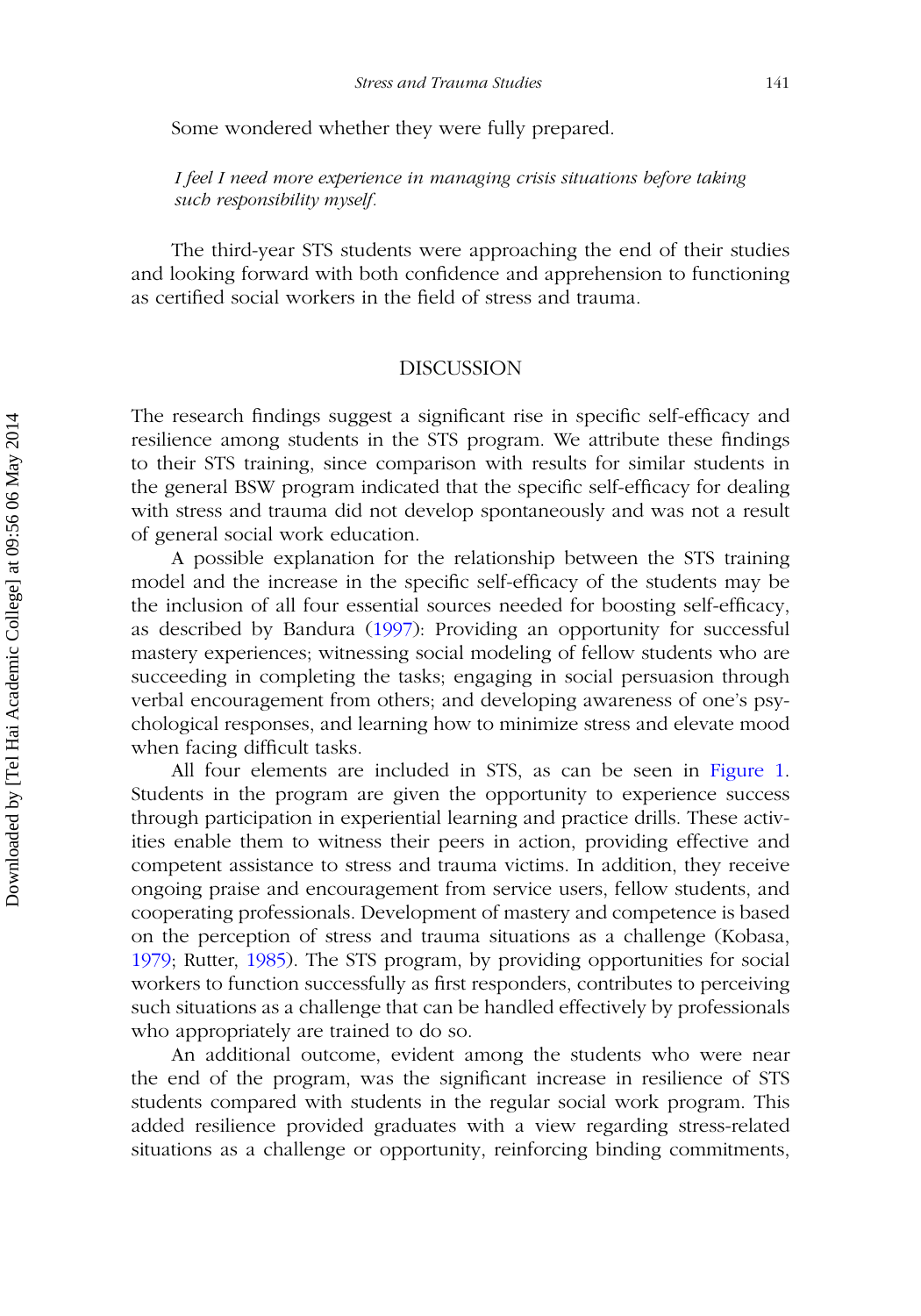and recognizing the limits of their control. In light of the goal set for social work education of providing graduates with sufficient confidence in their ability to apply what they have learned in the complex, demanding settings of social work practice, this achievement is very important (Petrovich, [2004\)](#page-19-14).

An unexpected finding was the decline in specific self-efficacy for stress and trauma and resilience among graduates of the STS program, compared with the increase found among graduates of the BSW program. This decline may be explained by the gap between professional fantasies, developed during socialization for a profession, and the realities encountered in practice (Cory & Cory, [2011\)](#page-18-7). It suggests that the confidence built during a study program needs to be maintained through continued practice and that specific skills will require support and acknowledgement within a graduate's work environment. Retaining and enhancing the specific self-efficacy and resilience also might be achieved by inviting STS graduates to take part in regional drills and their pursuit of continuing education in this area.

### **CONCLUSION**

Bridging the gap between theory and practice has been a key topic of concern in the field of social work education since it began in the early twentieth century (Clapton et al., [2006;](#page-18-8) Collingwood, Emond, & Woodward, [2008\)](#page-18-9). Practice should be based on theory, and theory should develop in accordance with practice realities (Teigiser, [2009\)](#page-19-15). Yet we know the process of bridging theory and practice is fraught with tension (Parton, [2000\)](#page-19-16), and it is quite demanding both for practicing social workers, and for students (Fisher & Somerton, [2000;](#page-18-10) Watson & West, [2003\)](#page-20-3). Some programs rely on innovations in field work (Clapton et al, [2006;](#page-18-8) Collingwood et al., [2008;](#page-18-9) Miller et al., [2005;](#page-19-17) Tsien &Tsui, [2007;](#page-20-4) Wilson, Walsh, & Kirby, [2007\)](#page-20-5) and others on the use of a variety of teaching techniques geared to help students make this integration in the classroom (Campbell, Scott-Lincourt, & Brennan, [2008;](#page-17-3) Dodd & Jansson, [2004;](#page-18-11) Gillingham, [2008\)](#page-18-12). A different approach, which has gained limited attention to date (Lam, [2004;](#page-18-13) Lefevre, [2005;](#page-18-14) Watson & West, [2003\)](#page-20-3), supports the direct involvement of students' classroom instructors in the field (Clapton et al., [2006,](#page-18-8) [2008;](#page-18-15) Tsien & Tsui, [2007\)](#page-20-4).

By uniting the roles of the academic lecturer and practice teacher, the STS program may offer a unique example of successful integration between theory and practice. In the model, the teacher of theory plans the experiential learning and then implements and supervises it in the field. In this situation, teachers and learners *share* the responsibility for integration between theory and practice. The teacher is responsible for presenting the theory and for its implementation in the field as well as supporting the students' efficacy in performing according to theoretical guidelines in a field setting. Such combining of academic course work and field experience has been found to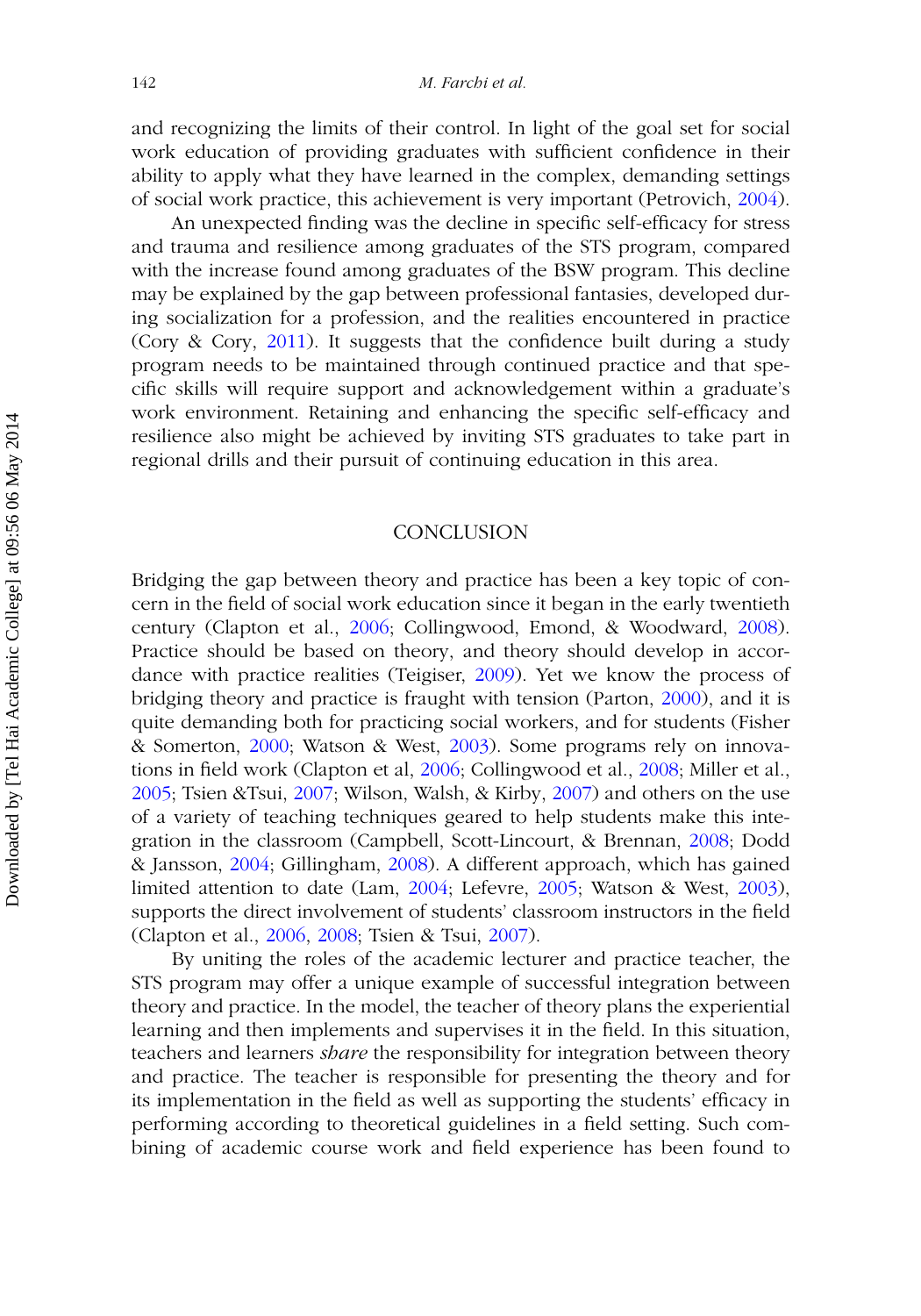increase feelings of professionalism, self-efficacy, and culturally competent skills among participating students and to be effective, for example, in teaching a preventive approach in child welfare practice (Carten & Goodman, [2005\)](#page-17-4).

## Limitations of the Research

A limitation of the study was the disproportionately high response rate of STS students (and graduates) compared with the general population of BSW students and graduates. This outcome partially may be explained by the fact that the head of the STS program sent out the invitation to participate. The relatively low response by graduates may be explained by the fully understandable detachment of students once they leave the study program and become regularly and heavily involved in the world of work.

This was a cross-sectional exploratory study, aimed at determining the contribution of participation in STS to the development of general and specific self-efficacy and resilience. Our data revealed differences between the two groups—the general BSW and the STS students—at a distinct point in time. A longitudinal study to establish baseline data for each cohort and to follow these changes over time might be valuable in assessing the impact of these variables over several years, especially for graduates during their professional job and career changes.

Nevertheless, this article presents a model for preparing social workers to be first responders in situations of stress and trauma. Assimilating such a model, as part of an undergraduate social work program, of course is subject to the current debate regarding a comprehensive versus a specialization focus for this degree. Our preliminary findings, however, do show that BSW students can benefit and generalize from focusing on a specific subject area, such as stress and trauma, provided theory and practice are integrated and growth in self-efficacy and resilience are firmly supported.

#### **REFERENCES**

<span id="page-17-0"></span>Bandura, A. (1997). *Self-efficacy: The exercise of control*. New York, NY: Freeman.

- <span id="page-17-2"></span>Boehm, A. (2006). The involvement of social workers in fundraising. *Journal of Social Service Research*, *32*(3), 41–67.
- <span id="page-17-3"></span>Campbell, C., Scott-Lincourt, R., & Brennan, K. (2008). The real world of the ivory tower: Linking classroom and practice via pedagogical modeling. *Journal of Teaching in Social Work*, *28*(1), 35–51.
- <span id="page-17-4"></span>Carten, A., & Goodman, H. (2005). An educational model for child welfare practice with English speaking Caribbean families. *Journal of Child Welfare*, *84*(5), 771–790.

<span id="page-17-1"></span>Cherniss, C. S. (1993). Role of professional self-efficacy in the etiology and amelioration of burnout. In W. B. Schaufeli, C. Maslach, & T. Marek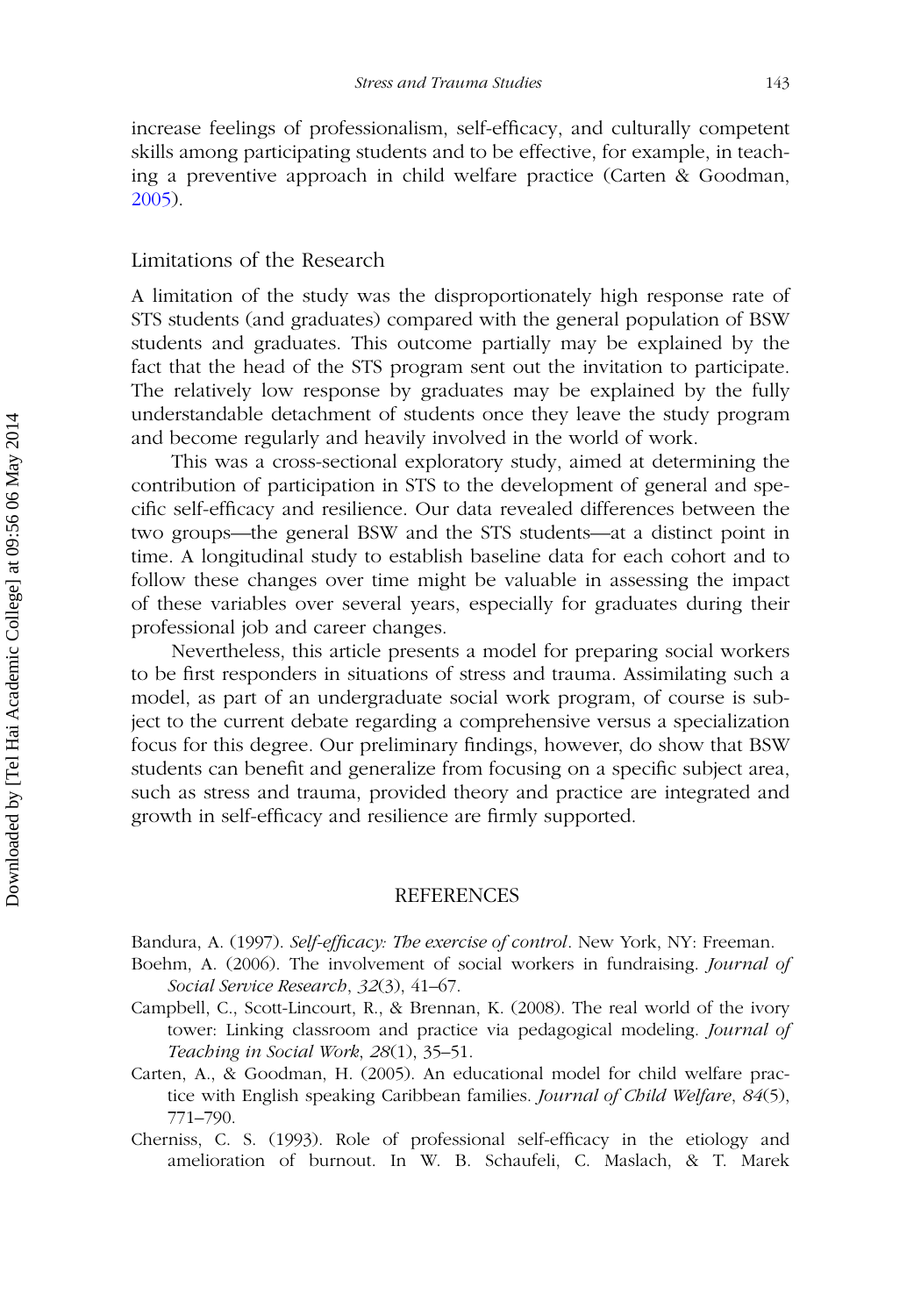(Eds.), *Professional burnout: Recent developments in theory and research* (pp. 135–149). Philadelphia, PA: Taylor & Francis.

- <span id="page-18-8"></span>Clapton, G., Cree, V. E., Allan, M., Edwards, R., Forbes, R., Irwin, M., *...* Perry, R. (2006). Grasping the nettle: Integrating learning and practice revisited and re-imagined. *Social Work Education*, *25*(6), 645–656.
- <span id="page-18-15"></span>Clapton, G., Cree, V. E., Allan, M., Edwards, R., Forbes, R., Irwin, M. & Perry, R. (2008). Thinking "outside the box": A new approach to integration of learning for practice. *Social Work Education*, *27*(3), 334–340.
- <span id="page-18-9"></span>Collingwood, P., Emond, R., & Woodward, R. (2008). The theory circle: A tool for learning and for practice. *Social Work Education*, *27*(1), 70–83.
- <span id="page-18-6"></span>Connor, K. M., & Davidson, J. R. T. (2003). Development of a new resilience scale: The Connor-Davidson Resilience Scale. *Depression and Anxiety*, *18*, 76–82.
- <span id="page-18-7"></span>Cory, M. S., & Cory, G. (2011). *Becoming a helper* (6th ed.). Belmont, CA: Brooks*/*Cole.
- <span id="page-18-11"></span>Dodd, S. J., & Jansson, B. (2004). Expanding the boundaries of ethics education: Preparing social workers for ethical advocacy in an organizational setting. *Journal of Social Work Education*, *40*(3), 455–465.
- <span id="page-18-2"></span>Farchi, M., & Gidron, Y. (2010). The effects of "psychological inoculation" versus ventilation on the mental resilience of Israeli citizens under continuous war stress. *Journal of Nervous & Mental Disease*, *198*(5), 382–384.
- <span id="page-18-10"></span>Fisher, T., & Somerton, J. (2000). Reflection on action: The process of helping social work students to develop their use of theory in practice. *Social Work Education*, *19*(4), 387–401.
- <span id="page-18-0"></span>Foa, E. B., Hembree, E. A., Cahill, S. P., Rauch, S. A. M., Riggs, D. S., Feeny, N. C., & Yadin, E. (2005). Randomized trial of prolonged exposure for posttraumatic stress disorder with and without cognitive restructuring: Outcome at academic and community clinics. *Journal of Consulting and Clinical Psychology*, *73*(5), 953–964.
- <span id="page-18-3"></span>Fridman-Peleg, K., & Goodman, Y. C. (2010). From post-trauma intervention to immunization of the social body: Pragmatics and politics of a resilience program in Israel's periphery. *Culture Medicine and Psychiatry*, *34*(3), 421–442.
- <span id="page-18-12"></span>Gillingham, P. (2008). Designing, implementing and evaluating a social work practice skills course: A case example. *Social Work Education*, *27*(5), 474–488.
- <span id="page-18-1"></span>Gupta, L., & Zimmer, C. (2008). Psychosocial intervention for war-affected children in Sierra Leone. *British Journal of Psychiatry*, *192*(3), 212–216.
- <span id="page-18-4"></span>Holden, G., Meenaghan, T., Anastas, J., & Metrey, G. (2002). Outcomes of social work education: The case for social work self-efficacy. *Journal of Social Work Education*, *38*(1), 115–133.
- <span id="page-18-5"></span>Kobasa, S. C. (1979). Stressful life events, personality, and health: An inquiry into hardiness. *Journal of Personality and Social Psychology*, *37*, 1–11.
- <span id="page-18-13"></span>Lam, D. (2004). Problem-based learning: An integration of theory and field. *Journal of Social Work Education*, *40*(3), 371–389.
- <span id="page-18-14"></span>Lefevre, M. (2005). Facilitating practice learning and assessment: The influence of relationship. *Social Work Education*, *24*(5), 565–583.
- McDonald, C. (2007). This is who we are and this is what we do: Social work education and self-efficacy. *Australian Social Work*, *60*(1), 83–93.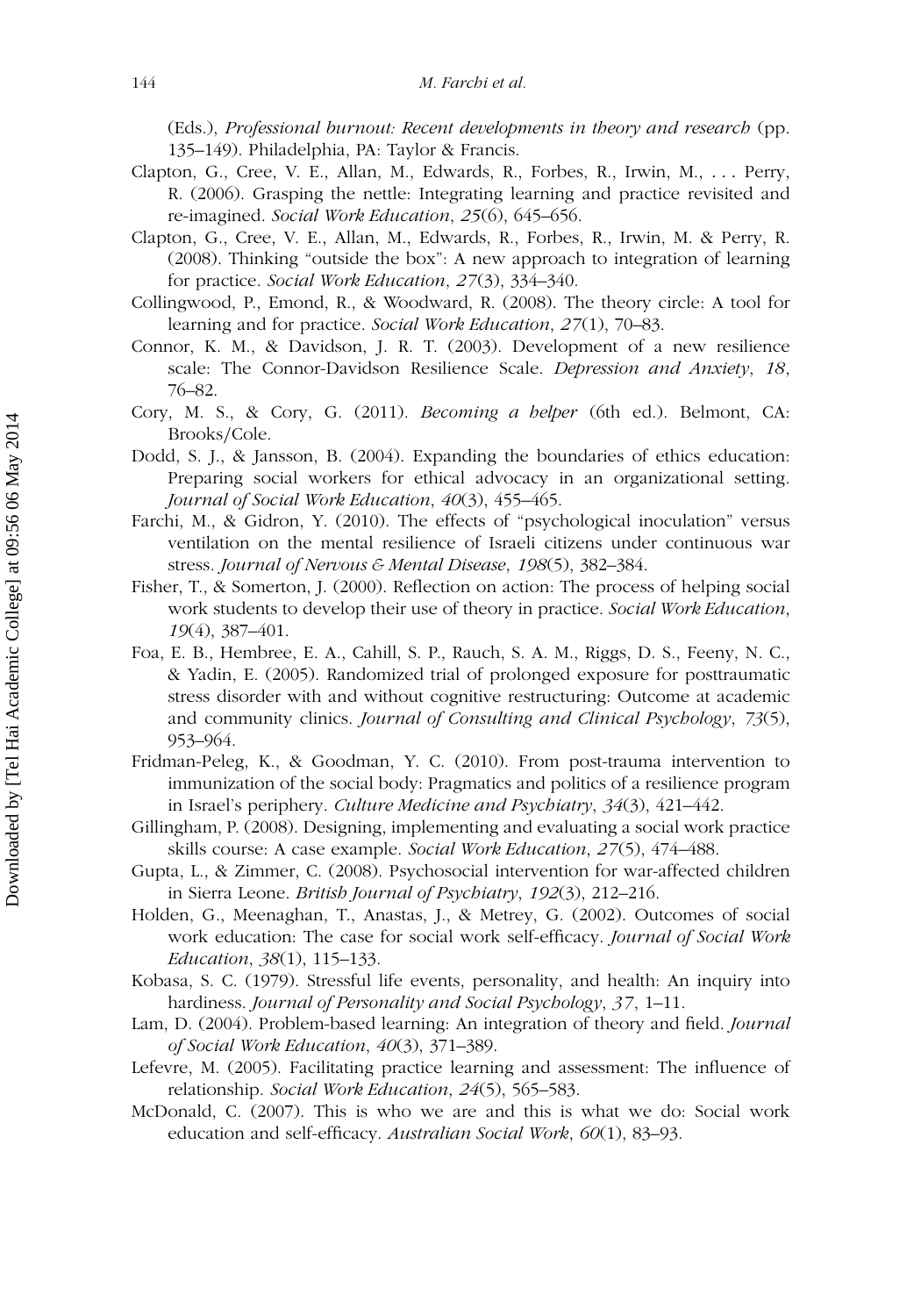- <span id="page-19-17"></span>Miller, J., Kovacs, P. J., Wright, L., Corcoran, J., & Rosenblum, A. (2005). Field education: Student and field instructor perceptions of the learning process. *Journal of Social Work Education*, *41*(1), 131–145.
- <span id="page-19-2"></span>Newman, E. (2000). Group crisis intervention in a school setting following an attempted suicide. *International Journal of Emergency Mental Health*, *2*(2), 97–100.
- <span id="page-19-16"></span>Parton, N. (2000). Some thoughts on the relationship between theory and practice in and for social work. *British Journal of Social Work*, *30*, 449–455.
- <span id="page-19-12"></span>Patton, M. (1990). *Qualitative evaluation and research methods*. Beverly Hills, CA: Sage.
- <span id="page-19-14"></span>Petrovich, A. (2004). Using self-efficacy theory in social work teaching. *Journal of Social Work Education*, *40*(3), 429–443.
- <span id="page-19-8"></span>Pintrich, P. R., Schunk, D. H., & Meece, J. L. (2008). *Motivation in education: Theory, research, and applications* (3rd ed.). Upper Saddle River, NJ: Pearson*/*Merrill Prentice Hall.
- <span id="page-19-1"></span>Prasetiyawan, E. V., Maramis, A., & Keliat, B. A. (2006). Mental health model of care programmes after the tsunami in Aceh, Indonesia. *International Review of Psychiatry*, *18*(6), 559–562.
- <span id="page-19-3"></span>Randell, B. P., Eggert, L. L., & Pike, K. C. (2001). Immediate post intervention effects of two brief youth suicide prevention interventions. *Suicide Life Threatening Behavior*, *31*(1), 41–61.
- <span id="page-19-9"></span>Richardson, G. E. (2002). The meta-theory of resilience and resiliency. *Journal of Clinical Psychology*, *58*, 307–321.
- <span id="page-19-5"></span>Rogowski, S. (2011). Social work with children and families: Challenges and possibilities in the neo-liberal world. *British Journal of Social Work*, *41*(6), 1–20.
- <span id="page-19-10"></span>Rutter, M. (1985). Family and school influences on cognitive development. *Journal of Child Psychology and Psychiatry*, *26*(5), 683–704.
- <span id="page-19-11"></span>Schwarzer, R., & Jerusalem, M. (1995). Generalised self-efficacy scale. In J. Weinman, S. Wright, & M. Johnston (Eds.), *Measures in health psychology: A user's portfolio—Causal and control beliefs* (pp. 35–37). Windsor, ON: Nelson.
- <span id="page-19-7"></span>Shepherd, M., & Hodgkinson, P. E. (1990). The hidden victims of disaster: Helper stress. *Stress Medicine*, *6*(1), 29–35.
- <span id="page-19-0"></span>Shin, L. M., Orr, S. P., Carson, M. A., Rauch, S. L., Macklin, M. L., Lasko, N. B. & Pitman, R. K. (2004). Regional cerebral blood flow in the amygdala and medial prefrontal cortex during traumatic imagery in male and female Vietnam veterans with PTSD. *Archive of General Psychiatry*, *61*, 168–176.
- <span id="page-19-6"></span>Smith, M., Lees, D., & Clymo, K. (2003). The readiness is all: Planning and training for post-disaster support work. *Social Work Education*, *22*, 517–528.
- <span id="page-19-4"></span>Somer, E., Buchbinder, E., Peled-Avram, M., & Ben-Yizhack, Y. (2004). The stress and coping of Israeli emergency room social workers following terrorist attacks. *Qualitative Health Research*, *14*(8), 1077–1093.
- <span id="page-19-13"></span>Strauss, A., & Corbin, J. M. (1990). *Basics of grounded theory methods*. Newbury Park: Sage.
- <span id="page-19-15"></span>Teigiser, K. S. (2009). New approaches to generalist field education. *Journal of Social Work Education*, *45*(1), 139–146.